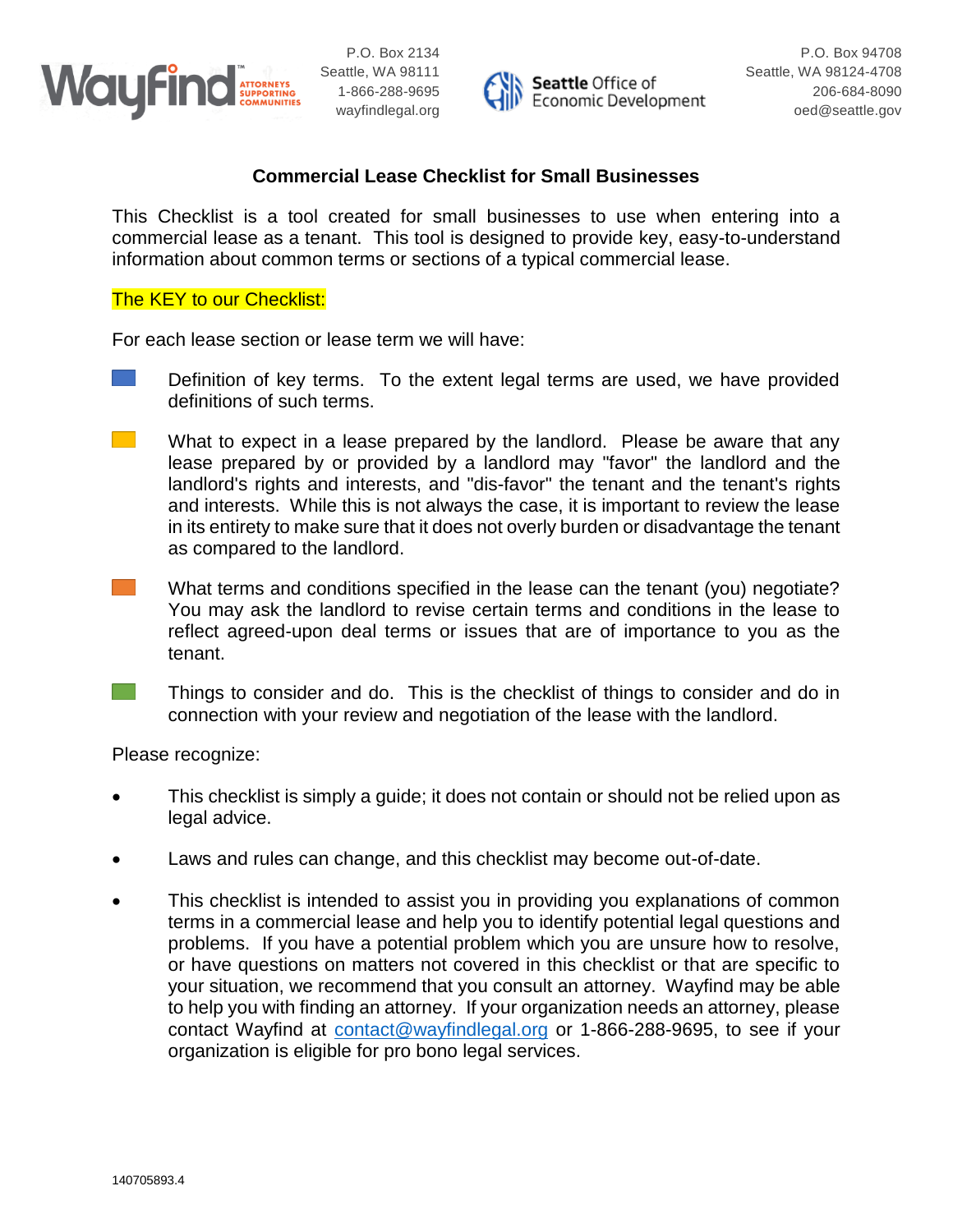## **Table of Contents**

| The "Effective Date" vs. the "Commencement Date" vs. the "Rent |  |
|----------------------------------------------------------------|--|
|                                                                |  |
|                                                                |  |
|                                                                |  |
|                                                                |  |
|                                                                |  |
|                                                                |  |
|                                                                |  |
|                                                                |  |
|                                                                |  |
|                                                                |  |
|                                                                |  |
|                                                                |  |
|                                                                |  |
|                                                                |  |
|                                                                |  |
|                                                                |  |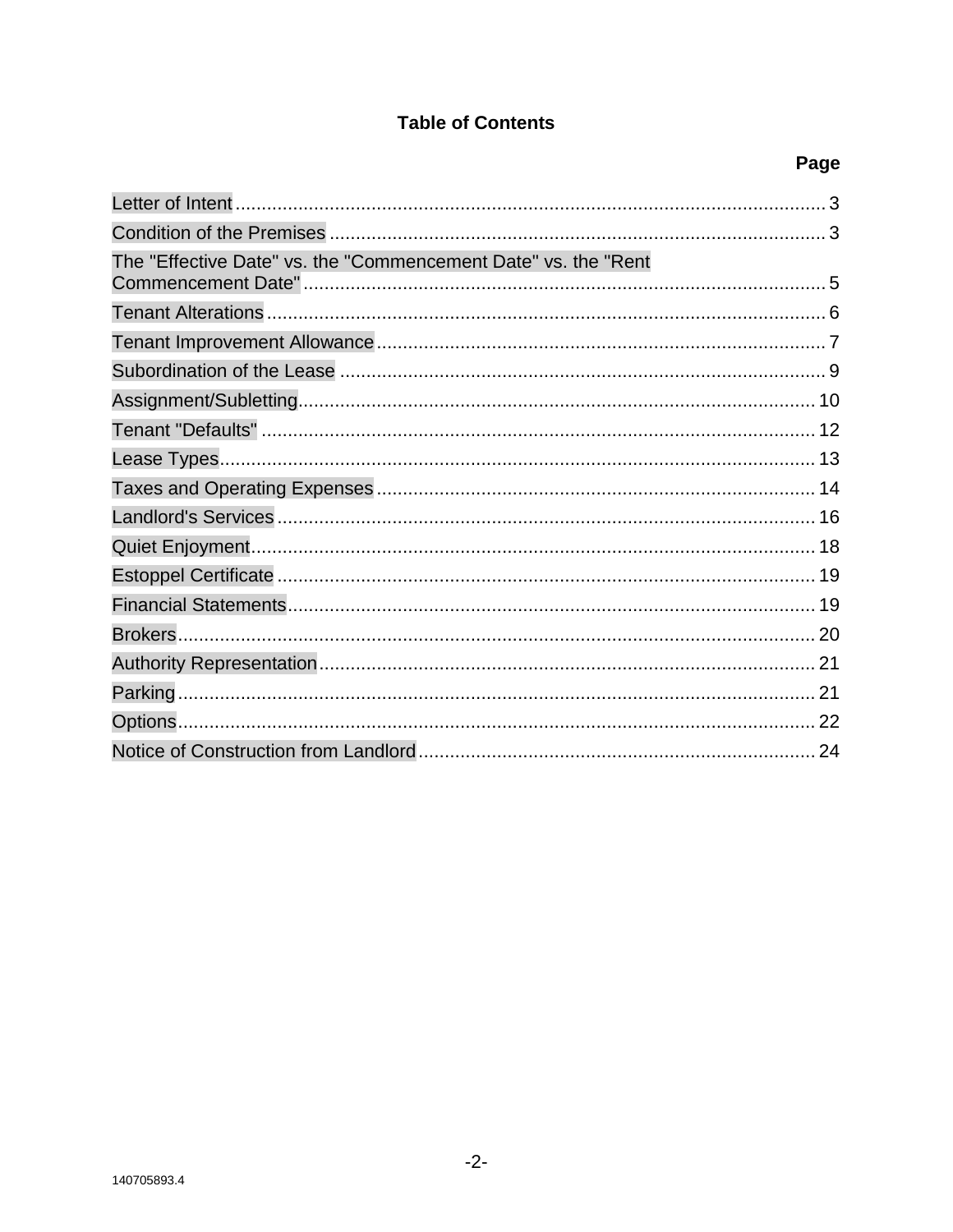# **Letter of Intent**

#### What is a "Letter of Intent"?

A letter of intent (an "LOI") is a document that includes the important terms of the lease/leasing transaction and consolidates those terms in writing prior to the preparation of the lease. The LOI is designed to ensure the parties are on the same page about major deal points early in the leasing process. LOIs are an important part of the leasing process, because a well written letter of intent will make the overall lease negotiation smoother and more efficient.

An LOI will generally include all material business terms, such as the rent (base rent and expenses), what incentives, like tenant improvement allowances and free rent (aka rent abatement), will be included in the deal, and similar terms that each party wants to see in the final lease. If your business has any specific leasing requirements such as parking, specific sign requirements, particular operating hours, outdoor seating requirements, you will want to make sure those are included in the LOI.

LOIs are very important from a legal standpoint because they are the basis of the lease, but they don't generally include many specific legal terms. Often "legal" terms, like assignment and subletting, insurance and similar provisions, will be included in the LOI to ensure the parties have time to prepare to meet the obligations and when those terms are material to the business operations of the tenant.

Though LOIs generally do not include many specific "legal terms" and are generally non-binding, it is still often beneficial to have a lawyer experienced in commercial leasing review both the LOI and the lease (both during the lease negotiation process and certainly prior to signing the lease) to make sure both are well-drafted.

# **Condition of the Premises**

#### What is "Condition of the Premises"?

The "Condition of the Premises" portion of the lease specifies the condition that the property is to be in when the landlord delivers it to the tenant for tenant's exclusive use and occupancy. When the lease says that the condition of the premises is "as is" that means that the landlord does not have to do anything to prepare the space for the tenant and the tenant is taking it from the landlord in the condition that the landlord delivers it.

What to expect in a lease prepared by the landlord:

Most leases provide that the tenant takes the premises "as is".

 $\sim 100$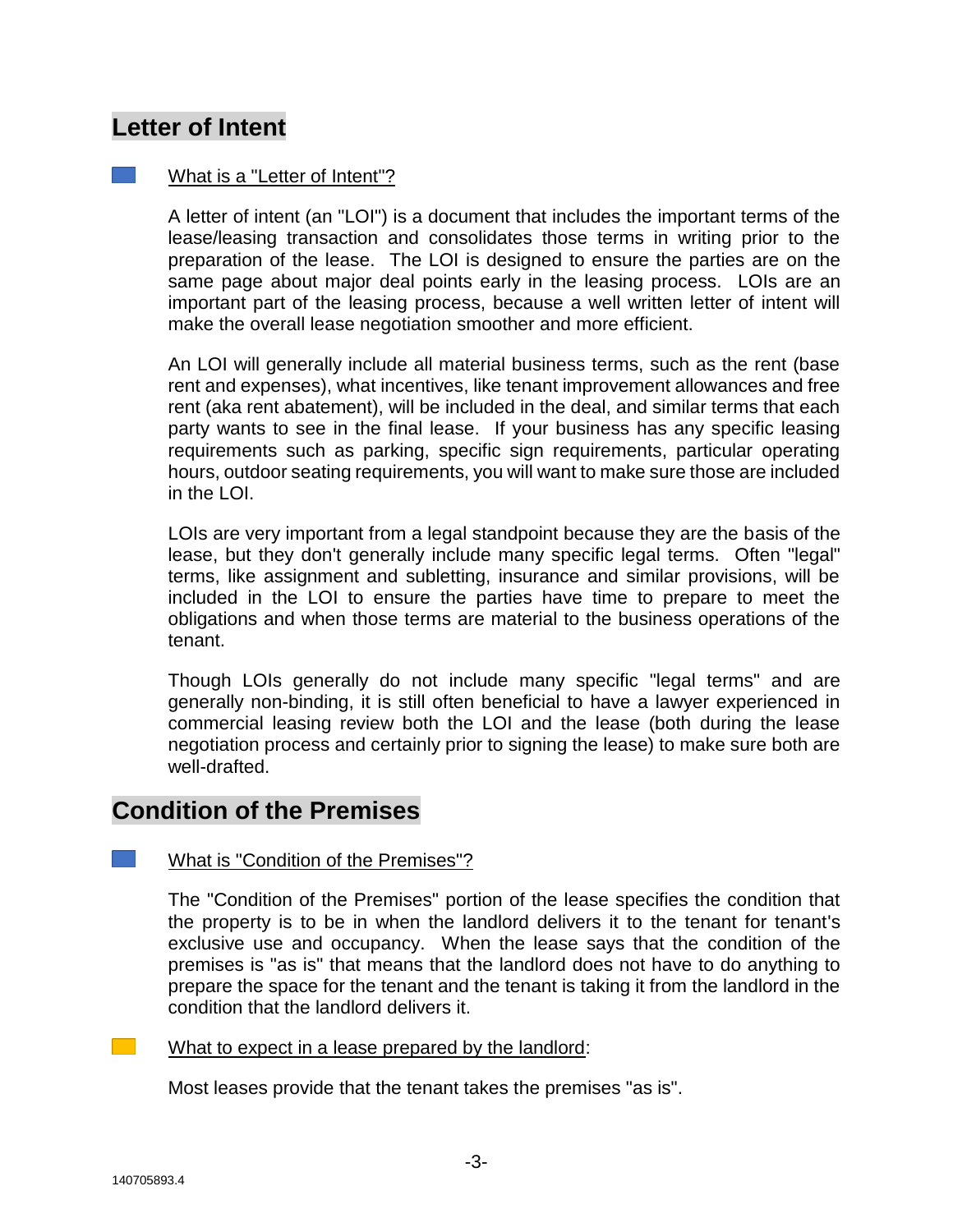This means that the landlord is not required to do anything to the premises before delivering it to the tenant.

This also means that the landlord is not obligated to make any representations or warranties to the tenant regarding the condition of (i) the premises, (ii) the building in which the premises are located, or (iii) the land on which the building is located.

#### What can the tenant attempt to negotiate in the lease?

Tenant may ask landlord to:

- 1. Deliver the premises to tenant in "broom clean" condition, and with all heating, ventilation, air conditioning, mechanical, electrical and plumbing equipment in good working order and condition.
- 2. Have some improvements made or have the premises cleaned, at the Landlord's expense.
- 3. Request that the landlord provide tenant with a "Tenant Improvement Allowance" to enable tenant to build-out the premises in the manner most suitable to tenant. See the section below on Tenant Improvements.
- 4. Make representations and warranties to tenant in the lease that (a) the premises and the building in which the premises are located are in compliance with all applicable laws, (b) that all heating, ventilation, air conditioning, mechanical, electrical and plumbing equipment are in good working order and condition.
- 5. If it is the tenant's obligation to maintain any or all of the heating, ventilation, air conditioning, mechanical, electrical and plumbing equipment within the premises, that landlord provide a "warranty" on such items for a limited period of time AFTER the tenant has taken possession of the premises. Based on the warranty, if any of the items were to fail or require maintenance or repair within the warranty period (e.g., 2 - 6 months postcommencement date), then landlord would perform such maintenance or repairs at landlord's sole cost and expense.

#### Things to consider and do:

- $\Box$ Visually inspect the premises to be occupied and, if applicable, the building in which the premises is located. It is the tenant's responsibility to conduct its own due diligence with respect to the premises, including both the building and the property.
- $\Box$ Obtain a copy of the certificate of occupancy for the premises, if available, or, at a minimum, for the building; and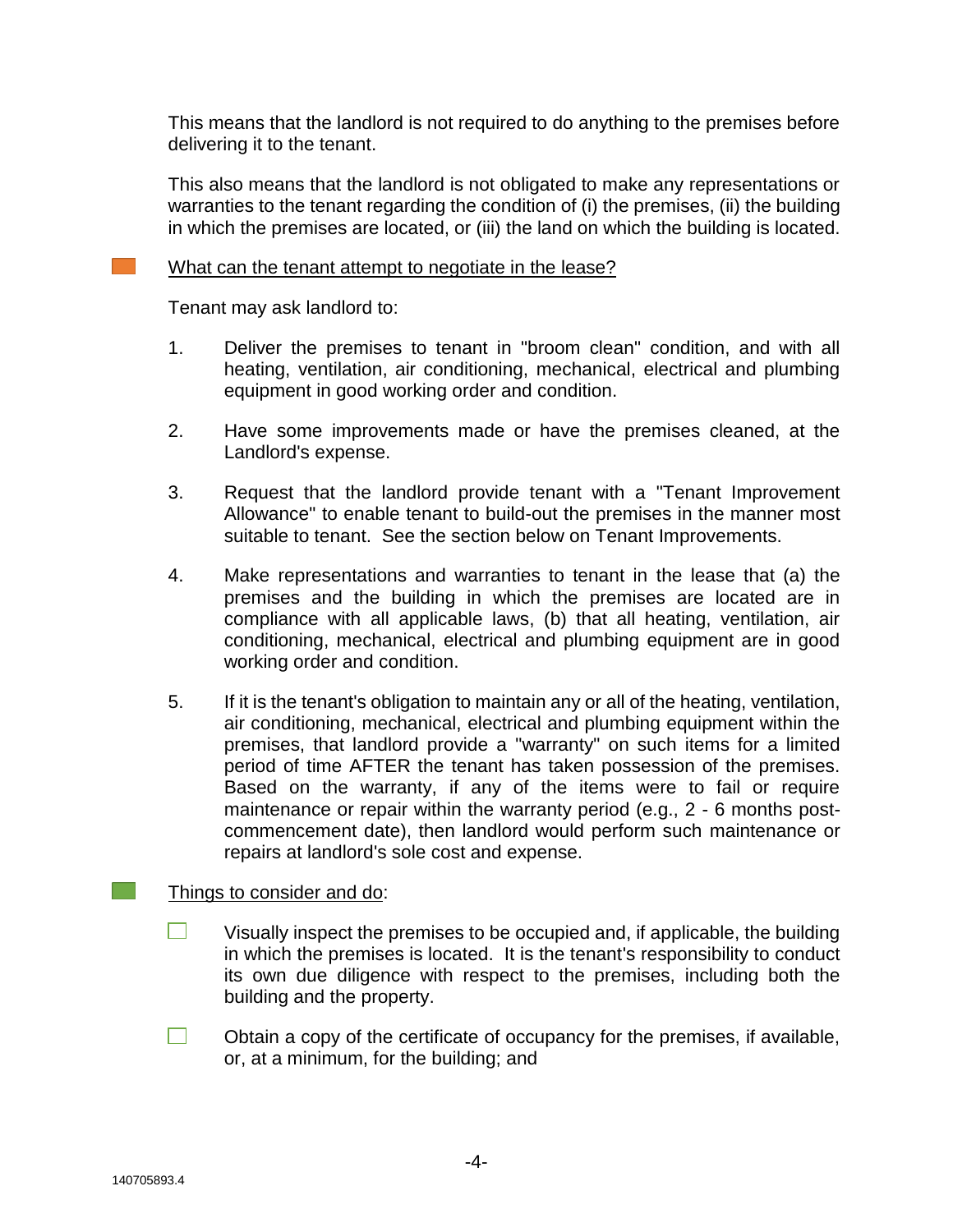$\Box$ Order a professional inspection of the premises to be performed by a qualified/knowledgeable party.

- **College** Provide access to the premises for any employees of the tenant who may have expertise with respect to the tenant's operational needs in areas such as communications, electrical capacity and computer systems.
- $\Box$ Have the tenant's contractor (if applicable) inspect premises and review applicable building department records to determine how much work will need to be done to the premises, and the building, in order for the tenant to obtain the necessary approvals for its improvements.

# **The "Effective Date" vs. the "Commencement Date" vs. the "Rent Commencement Date"**

### What is the "Effective Date"?

The Effective Date is typically the date that the lease is signed by both parties and delivered to each party and the date upon which there is a "contract" between landlord and tenant. In other words, even though the "Commencement Date" and "Rent Commencement Dates" may be much further into the future, the parties may sign the lease to "bind" each other to a contract in order to preserve rights to the premises (for the tenant) and rights to require that the tenant occupy the premises and begin paying rent on the Rent Commencement Date (for the landlord).

#### What is the "Commencement Date"?

The Commencement Date is typically the date that the premises is delivered to the tenant with landlord's work, if any, is substantially completed, however this date may also be conditioned on the date tenant substantially completes its work in the premises or the date when tenant has obtained certain approvals, permits and/or licenses, such as liquor licenses, construction permits or a conditional use permit This date may be the same date that the tenant starts paying rent. It may, however, diverge from the "Rent Commencement Date" if the landlord has offered the tenant any "free-rent" period or "rent abatement" for a limited period of time after the tenant has taken possession of the premises.

#### What is the "Rent Commencement Date"?

If the landlord has not/does not require the tenant to start paying rent on the "Commencement Date", then the Rent Commencement Date will be the date that is typically either (i) a specified date (e.g., after the "free-rent" or "rent abatement" period), or (ii) the date that the tenant commences business at the premises.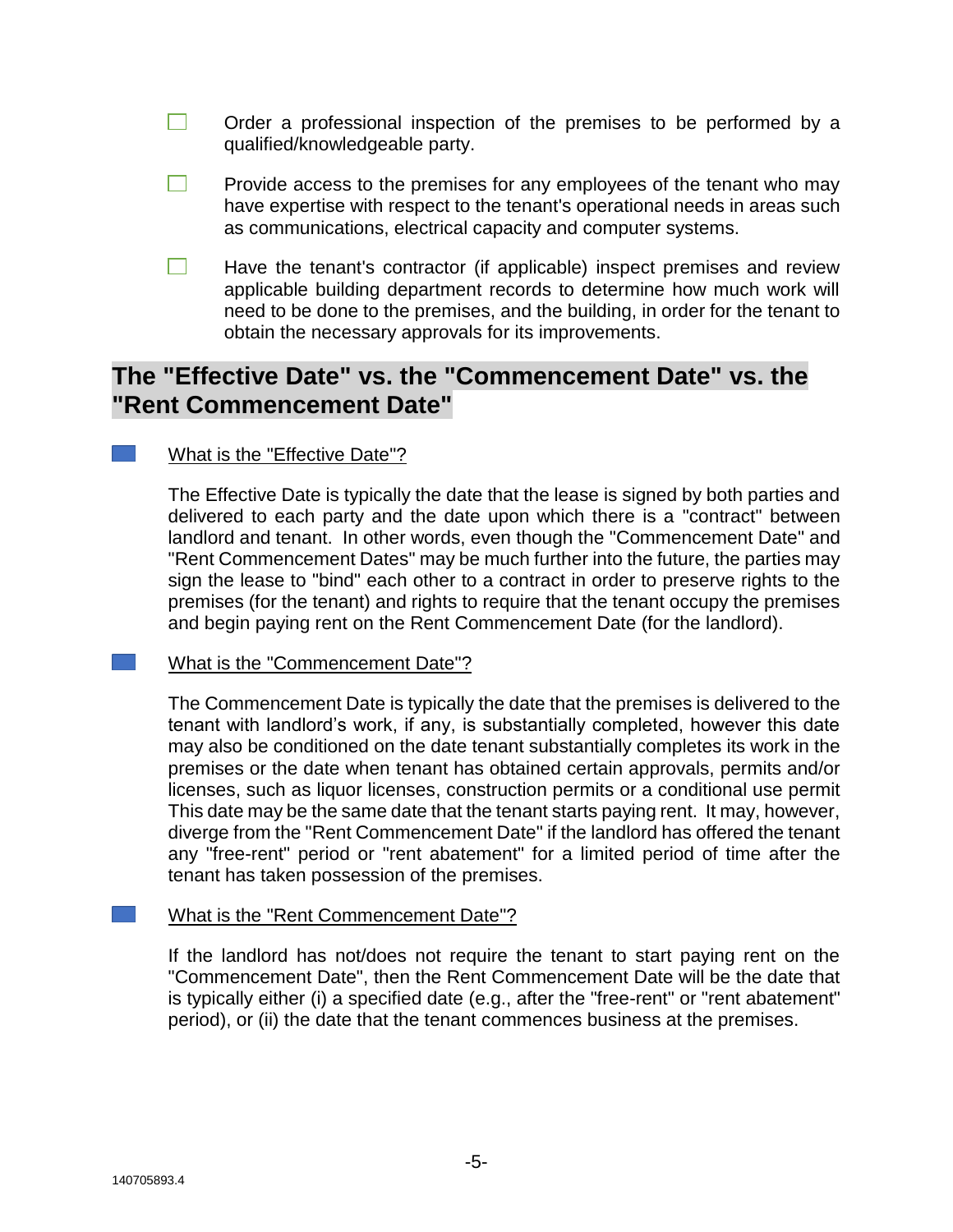#### What to expect in a lease prepared by the landlord:

Depending on the circumstances and on any improvements that either the tenant or the landlord intend to make to the premises, the tenant may seek a "free rent" or "rent abatement" period up-front that will provide time to the tenant/landlord to make such improvements prior to the obligation to pay rent. As an additional consideration, it is typical that a landlord will be required to make the "landlord improvements" to the premises BEFORE the Commencement Date.

#### $\mathcal{L}^{\text{max}}$ What can the tenant negotiate?

The tenant may negotiate a "free rent" or "rent abatement" period, particularly in situations where either the tenant or the landlord plans to make improvements to the premises prior to the Commencement Date. In such circumstances, it is typical for the landlord to complete its "landlord improvements" BEFORE the Commencement Date. If the parties agree on a "free-rent" or "rent abatement" period, the "Rent Commencement Date" will be the date when the tenant begins paying rent. The difference between "Commencement Date" and the "Rent Commencement Date" will be the "free rent" or "rent abatement" period.

#### Things to consider and do:

 $\mathcal{L}^{\text{max}}$ 

- $\Box$ Be sure to understand when your Rent Commencement Date is, so you know what date your first rent payment is due.
- $\Box$ Have your Rent Commencement Date align with the date that you're ready to commence paying rent. As discussed above, consider if you need time to complete tenant improvements AFTER the landlord has delivered the premises to you with all "landlord improvements" completed and ready for the tenant's occupancy.

## **Tenant Alterations**

#### What are "Tenant Alterations"?

This is the part of the lease that talks about what changes the tenant can make to the premises during the term of the lease.

#### What to expect in a lease prepared by the landlord:

The provisions in the lease that address the tenant's rights to make alterations to the premises can be strict and limiting for the tenant and favorable to the landlord. While it is appropriate for the landlord to have sole and absolute discretion over alterations to the building structure (e.g., the roof, load-bearing walls and foundation) and building systems (e.g., the heating, ventilation, air conditioning and mechanical, electrical and plumbing systems), the landlord's approval of all other alterations should be limited to its reasonable discretion.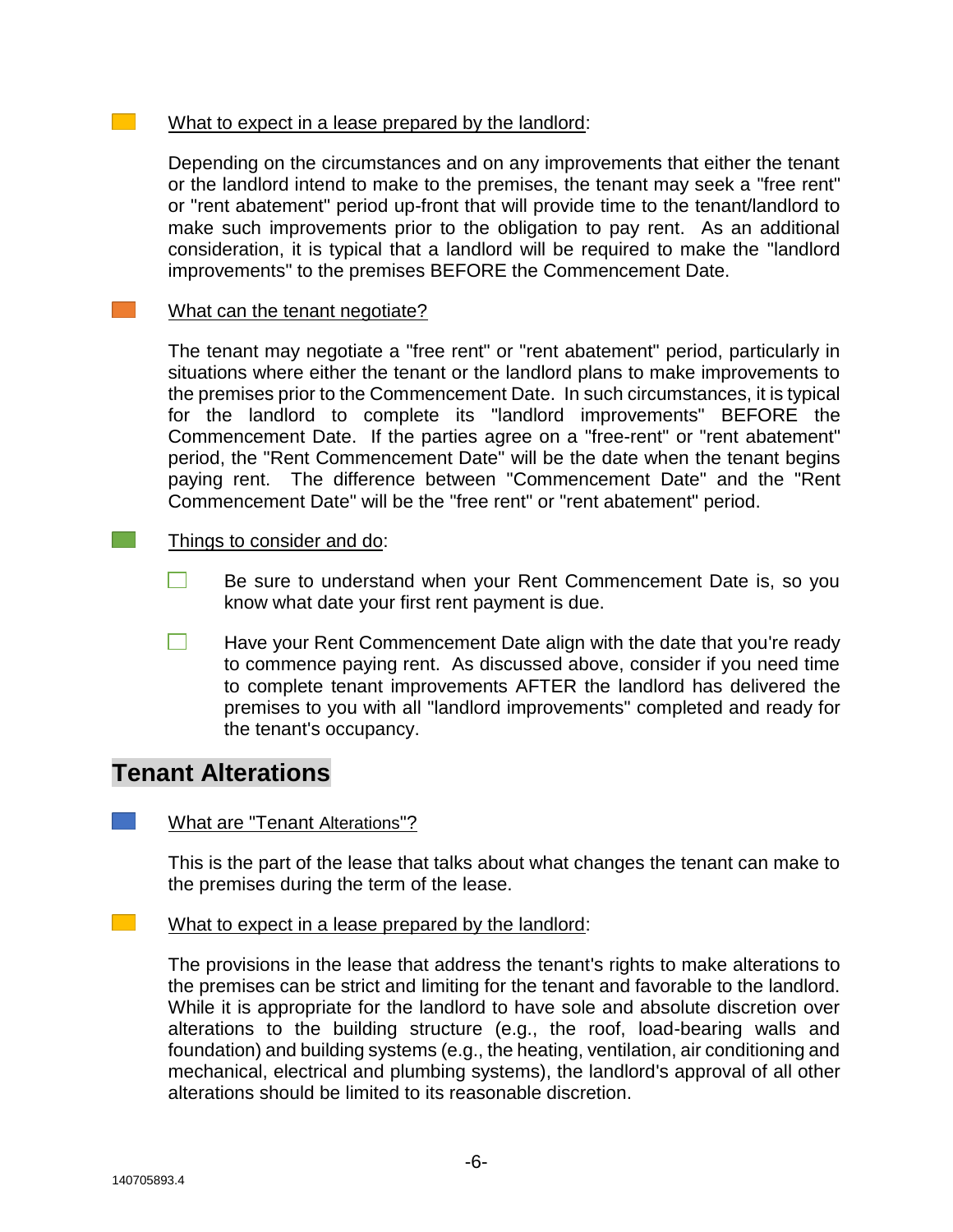#### What can the tenant negotiate?

The landlord should be required to respond to requests for alterations and approval of plans within specified time periods and to state reasons for the rejection of any plans presented to landlord for review and approval. Following such rejection, the tenant should have the right to re-submit revised plans and commence the process again. The tenant may also want to negotiate for the right to construct certain "cosmetic alterations" which do not affect the building structure or building systems and below a certain cost threshold without first obtaining landlord's consent (e.g., painting or adding-in an internal door below an aggregate total cost of \$10,000).

The landlord will want the tenant to assume responsibility for the preparation of plans and the construction of the alterations done by tenant. This responsibility includes ensuring that the plans and alterations comply with legal requirements, including, for example, fire and building codes, as well as ensuring that all required permits and certificates of occupancy are issued with respect to the tenant's work.

#### Things to consider and do:

 $\mathcal{L}^{\text{max}}$ 

Make a list of the changes you will want to do to the space to make it work for your business.

For example:

- Do you want to build or move walls?
- Does the ventilation system need to be moved or changed for your kitchen?
- Will you need to build any additions or changes to the space?
- Be sure to get accurate plans of the premises from the landlord (with utility locations) in order to plan out and budget for your alterations. You will also need to give these plans to your consultants, contractors and architects as well.

## **Tenant Improvement Allowance**

#### What is a "Tenant Improvement Allowance"?

A Tenant Improvement Allowance is money given from a landlord to a tenant to help pay for the improvements to the tenant's premises, or sometimes other expenses associated with moving into a new space. The specific amount of this allowance is negotiated into the lease, along with a detailed outline of what it can be spent on.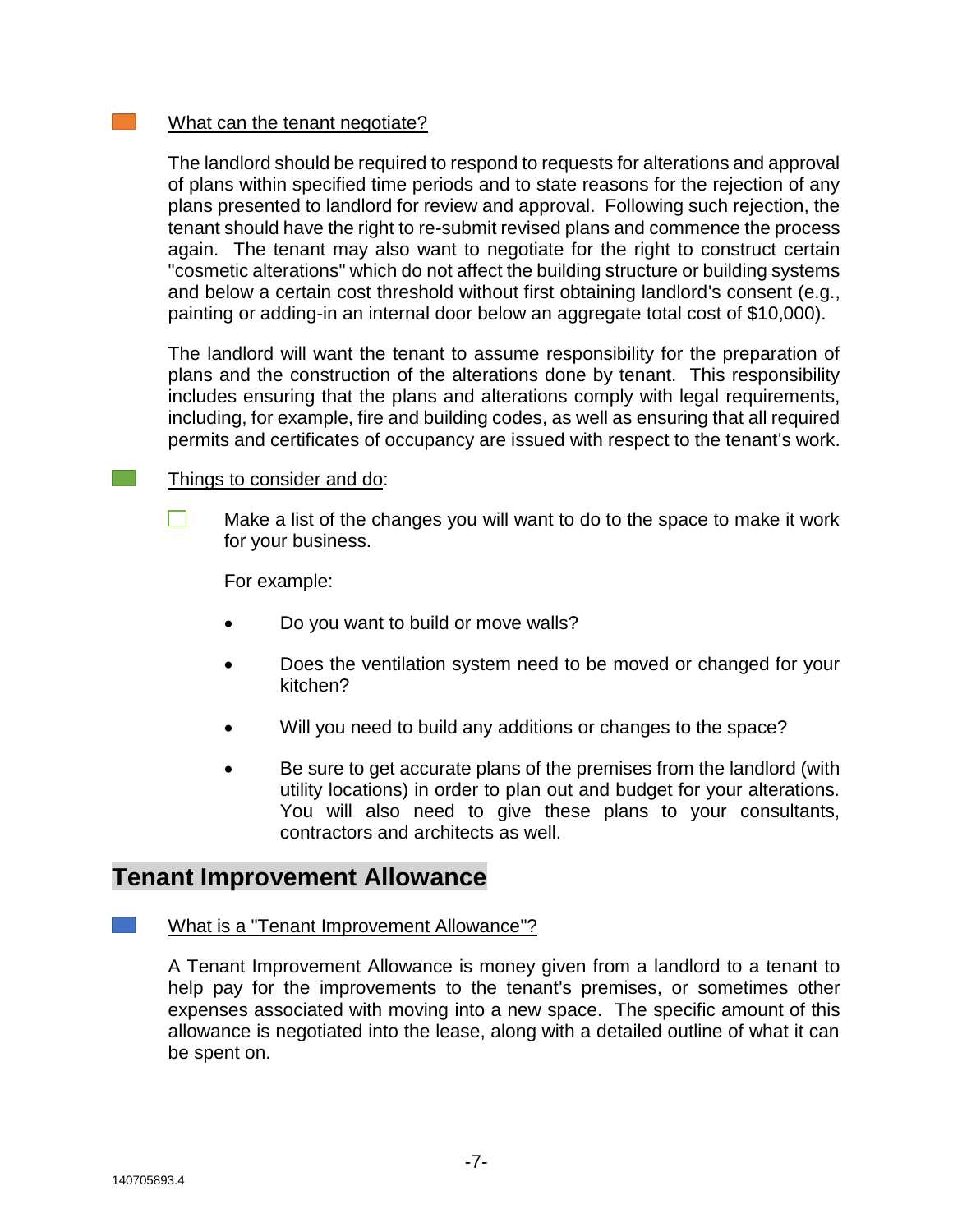- A Tenant Improvement Allowance is a number generally referred to in dollars per square foot. For example, your lease may say something like:
	- Tenant's actual "Tenant Improvement Costs" (i) the sum of \$1,000,000.00 (based on \$50.00 per rentable square foot of the Premises), to be used toward Building Improvement Costs with respect to the Premises.
	- Because a Tenant Improvement Allowance typically does not have to be repaid (it is a function of the other deal terms in a lease such as rental rate and term length), it can be a major incentive for a tenant to sign a lease. If you are planning to do renovations to your new space, securing a TI allowance is an important negotiating point

#### What the Tenant Improvement Allowance covers:

Landlords will usually allow the Tenant Improvement Allowance to be spent on the hard costs and soft costs of the project.

Hard costs are the result of improvements that will be left behind once the tenant leaves, which could be a direct benefit to the landlord.

While soft costs may not be as directly beneficial to the landlord, they are a necessary part of the build-out process (such as a construction management fee). Whereas hard costs are generally accepted, soft costs typically need to be individually defined within the Tenant Improvement section of the lease.

Some examples of hard costs are:

- Framing, walls
- HVAC, electric, plumbing
- Doors, windows
- Paint and carpet
- Kitchen exhaust

#### Why the Tenant Improvement Allowance does not cover everything:

There are some caveats to Tenant Improvement Allowances that tenant should consider. A common misunderstanding is that the Tenant Improvement Allowance is intended to cover all the costs associated with a space. While negotiating a sizable allowance can be beneficial, you can be almost certain that it will not cover absolutely everything. The tenant must factor in costs like data cabling, furniture and decorations, the landlord is only concerned with the improvements that will increase the value of the building. Unlike furniture, improvements like new walls and doors will leave lasting value on the building that the landlord will potentially benefit from down the road. Because of this, most landlords restrict what the Tenant Improvement Allowance can be used for.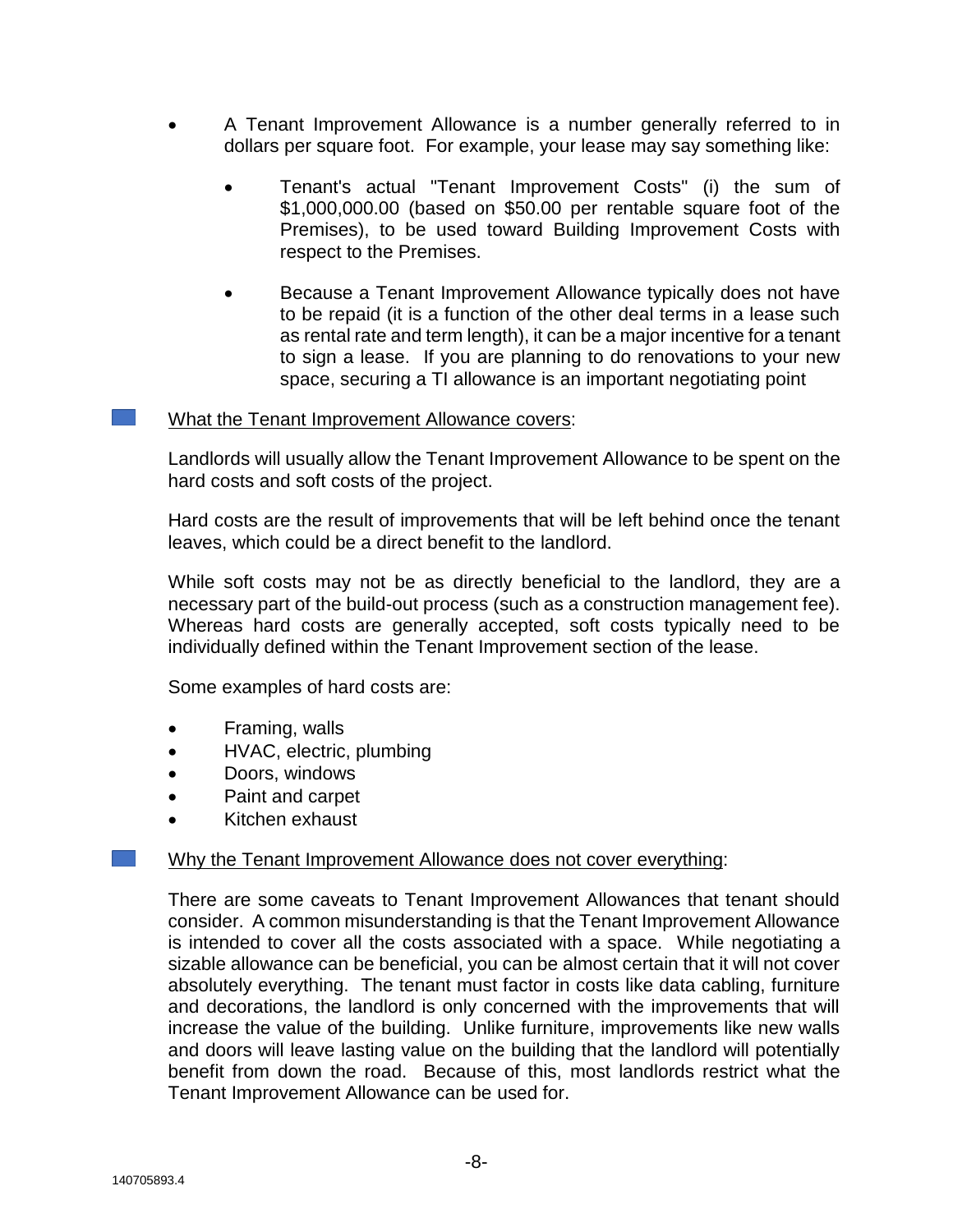#### Things to consider and do:

 $\sim$ 

 $\mathcal{L}^{\text{max}}_{\text{max}}$ 

 $\Box$ If the landlord provides the tenant with a Tenant Improvement Allowance, this is often factored in to the rental rate paid by the tenant. In other words, if the tenant is not asking for any Tenant Improvement Allowance, the rental rate may be \$12.00 per rsf, but if the tenant requests a Tenant Improvement Allowance, the landlord may ask that tenant pay a higher rental rate, e.g. \$14.50 per rsf.

## **Subordination of the Lease**

#### What does "Subordination of the Lease" mean?

"Subordination" means "to be subject to." Typically, the lease is automatically subordinate to any mortgage which may be recorded against the entirety of the building in which the premises is located, by virtue of the subordination clause contained in the lease.

#### What to expect in a lease prepared by the landlord:

Typically, the landlord, and its prospective mortgage lenders, will require that the lease contain an unconditional subordination provision, which provides that the lease is subject and subordinate to any mortgages then or thereafter encumbering the property. This means that the bank's or mortgage lender's rights to the Building are superior to the tenant's leasehold rights in the premises.

For example, if the landlord does not pay its mortgage payments to the bank and the bank decides to foreclose on the property, the bank will want to have the right to either honor the lease with the tenant or not. This is because the bank might decide to sell the property to another buyer who may not want the tenant in the building, and they want to be able to sell the property. That means the bank can evict the tenant when they take over the ownership rights of the Building.

#### What can the tenant negotiate?

Unless accompanied by a non-disturbance provision, the unconditional subordination provision permits the foreclosing bank or mortgage lender to eject (the foreclosure equivalent of eviction, only better for the mortgage lender) the tenant, even if its tenant is not in default of its obligations under the lease. The tenant can protect itself from such a harsh result by having the lease provide that subordination of the lease and the tenant's rights thereunder is conditioned upon the tenant's nondisturbance right, or upon the mortgage lender's delivery of an acceptable "Subordination, Non-disturbance and Attornment Agreement" (an "SNDA"). By obtaining nondisturbance rights, either in the lease or in a separately negotiated SNDA, the tenant will ensure that, so long as it is not in default of the terms of its lease, it will not be ejected or evicted.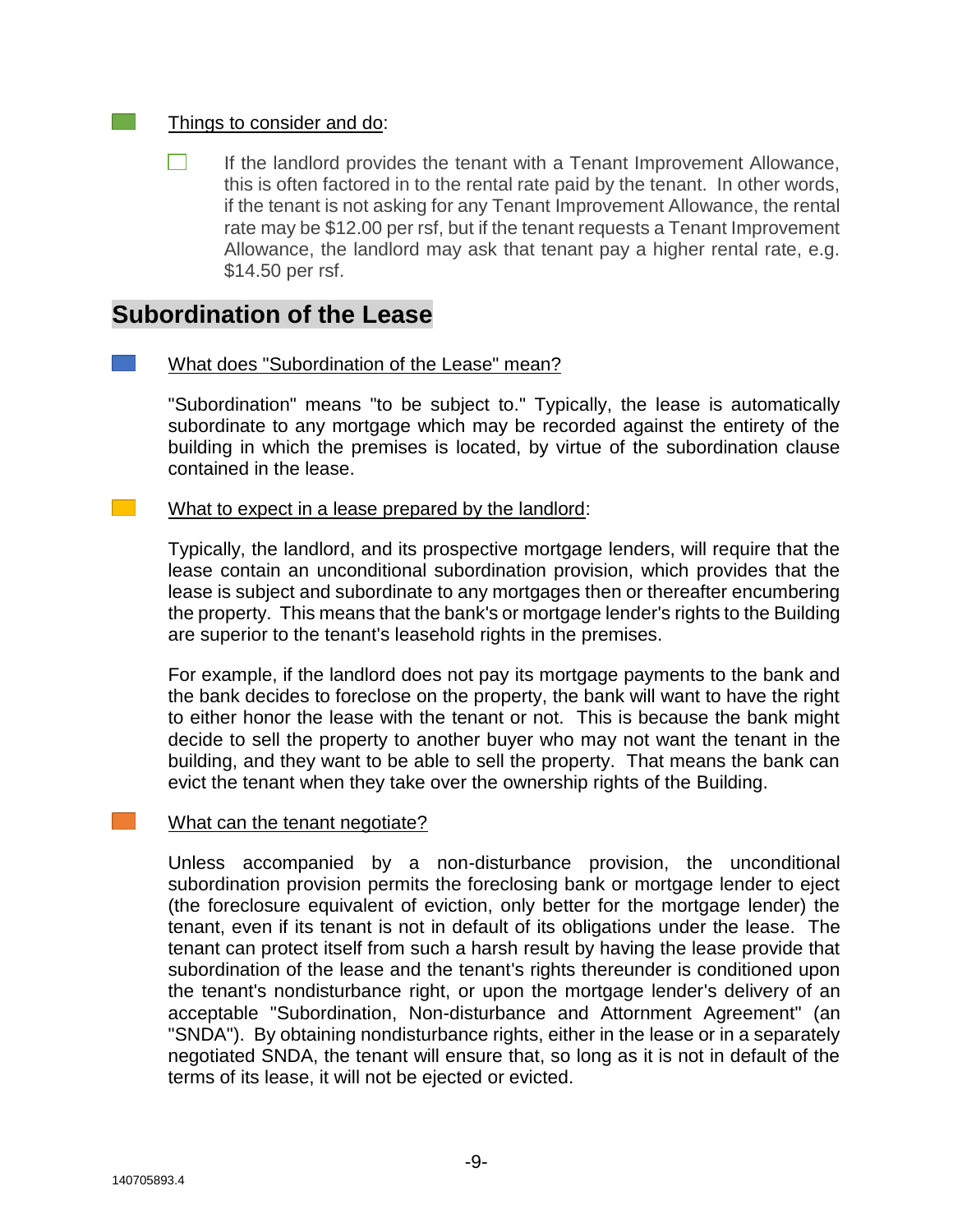#### Things to consider and do:

 $\Box$ Check the lease to see if there is a subordination provision and make sure you understand the subordination, so you are not surprised if the event happens that changes your rights.

# **Assignment/Subletting**

#### What is "assignment and subletting"?

In an assignment, the tenant "assigns" its rights under the lease to someone else. In other words, the tenant steps-out of the picture and the landlord, in essence, allows a "new" tenant to step-in to the shoes of the initial tenant. This is similar to replacing the initial tenant under the lease with a "new" tenant under the same lease.

In a "sublease", the tenant finds someone else to "sublease" the premises (or portion of the premises) directly from the tenant for the remainder of the term. In the case of a sublease, the initial tenant remains under contract with the landlord pursuant to the terms in the initial lease for the remainder of the term of such lease, but the "subtenant" steps-in and performs the obligations of the initial tenant pursuant to the terms of the lease (as may be adjusted or modified pursuant to the terms of the sublease agreement negotiated between the initial tenant and the subtenant).

#### What to expect in a lease prepared by the landlord:

The landlord will want as much control as possible over a tenant's ability to assign/sublet the premises.

The provisions in the lease that address assignment and/or subletting can change depending on the length of the lease term and the size of the premises. To the extent that a tenant enters into a lease for a longer term or for a larger space than desired, the tenant will want to have flexibility to assign and/or sublet its space.

The landlord's desire to control the premises will increase to the extent that the rent provided in the lease is below market and/or if the other provisions in the lease are tenant-favorable. To this end, the landlord's preferred language will not allow assignment and subletting without landlord's consent and provide that such consent may be withheld in landlord's sole and absolute discretion. In some instances, a landlord-oriented lease will permit the landlord to terminate the lease or recapture the portion of the premises which is proposed to be subleased, upon tenant's request to landlord that it approve a proposed assignment sublease. Depending on how it is drafted, this right to terminate the lease (also known as a "recapture right") can be particularly hard for the tenant if the "recapture right" allows the landlord to take back the entire premises even if the tenant wishes to sublease only a portion of the premises.

 $\mathcal{L}^{\text{max}}_{\text{max}}$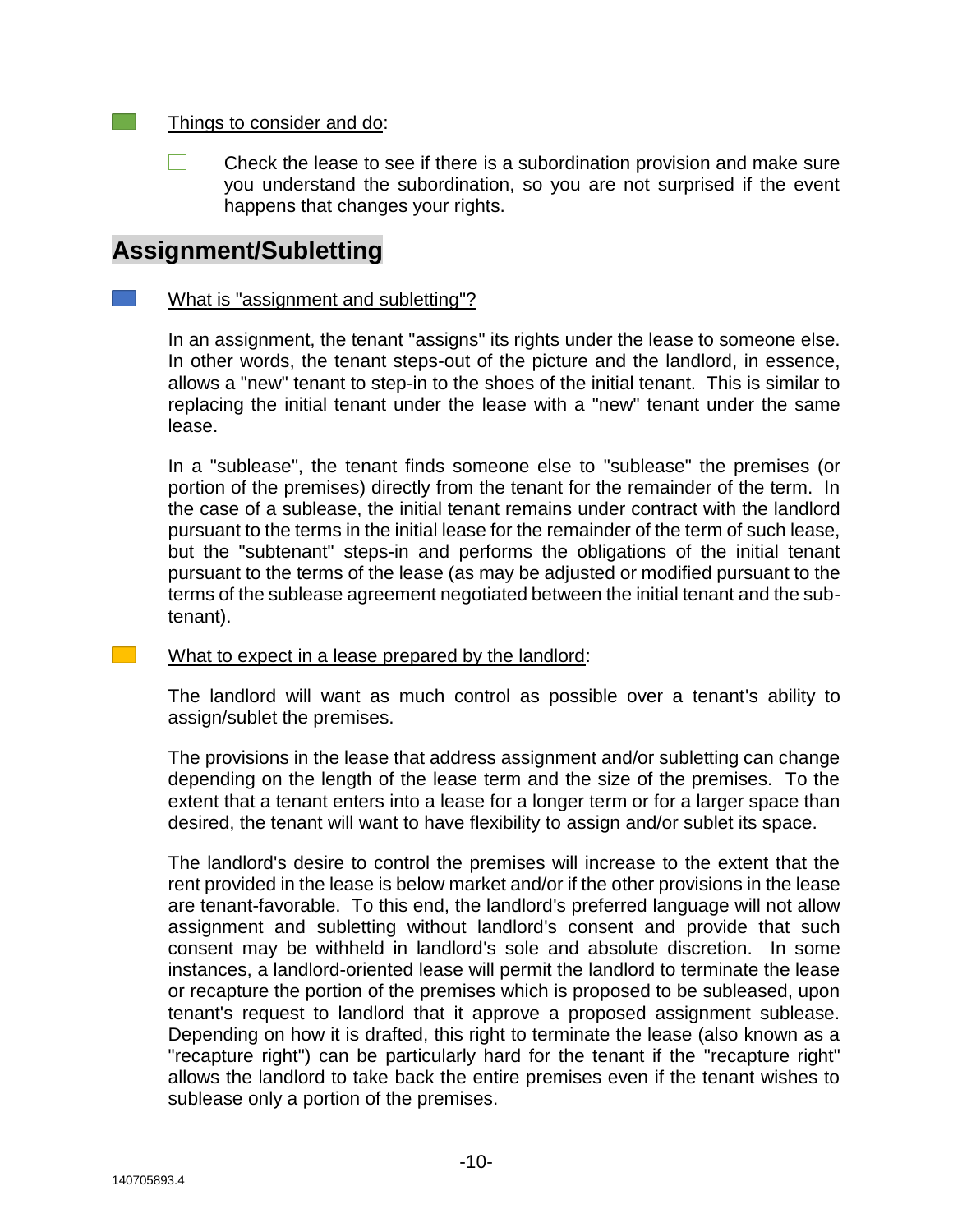Additionally, if the tenant is making a profit from the sublease, the landlord will likely want all or a portion of that profit. The landlord will want the lease to provide that the landlord is entitled to some portion, if not all, of the amount by which the assignment proceeds/sublease rent exceed the rent payable by the tenant pursuant to its lease. The tenant will typically permit the landlord to retain fifty to seventy-five percent of the excess assignment/sublease proceeds. This is usually a fair compromise from most landlords' perspectives as well.

#### What can the tenant negotiate?

 $\sim 100$ 

The ideal "assignment/sublet" provision from a tenant's standpoint is one that provides the tenant with the right to assign the lease or sublet the premises without the landlord's consent. This is not typical and should not be expected.

At a minimum, a tenant should request a right to assign and/or sublet subject to landlord's consent, which will not be unreasonably withheld, conditioned or delayed.

An event more favorable provision for the tenant is one that lists the factors to be considered by a landlord in order for the landlord's decision to be considered reasonable. The provision that lists those factors, which, if satisfied, obligate the landlord to provide consent, is even more favorable for the tenant. Ideally, the tenant will want the consent provision to list the criteria which, if satisfied, allows the tenant to go forward with the assignment without the landlord's consent to the proposed assignment/sublease. These factors typically include: i) creditworthiness of the prospective assignee/sublessee, although this may be less of a factor depending on the significance of the creditworthiness of the original tenant; ii) the proposed use of the premises by the prospective assignee/sublessee; and iii) the character/reputation of the prospective assignee/sublessee.

In addition, in some cases tenants may want the right to end the lease, if the landlord's recapture right allows the landlord to take-back the premises upon an assignment/sublet.

#### Things to consider:

- $\Box$ How likely is it that you might want to assign or sublet the property?
- $\Box$ Is the space too big and you might want to sublet part of the space and make some money of it?

 $\mathcal{L}_{\mathcal{A}}$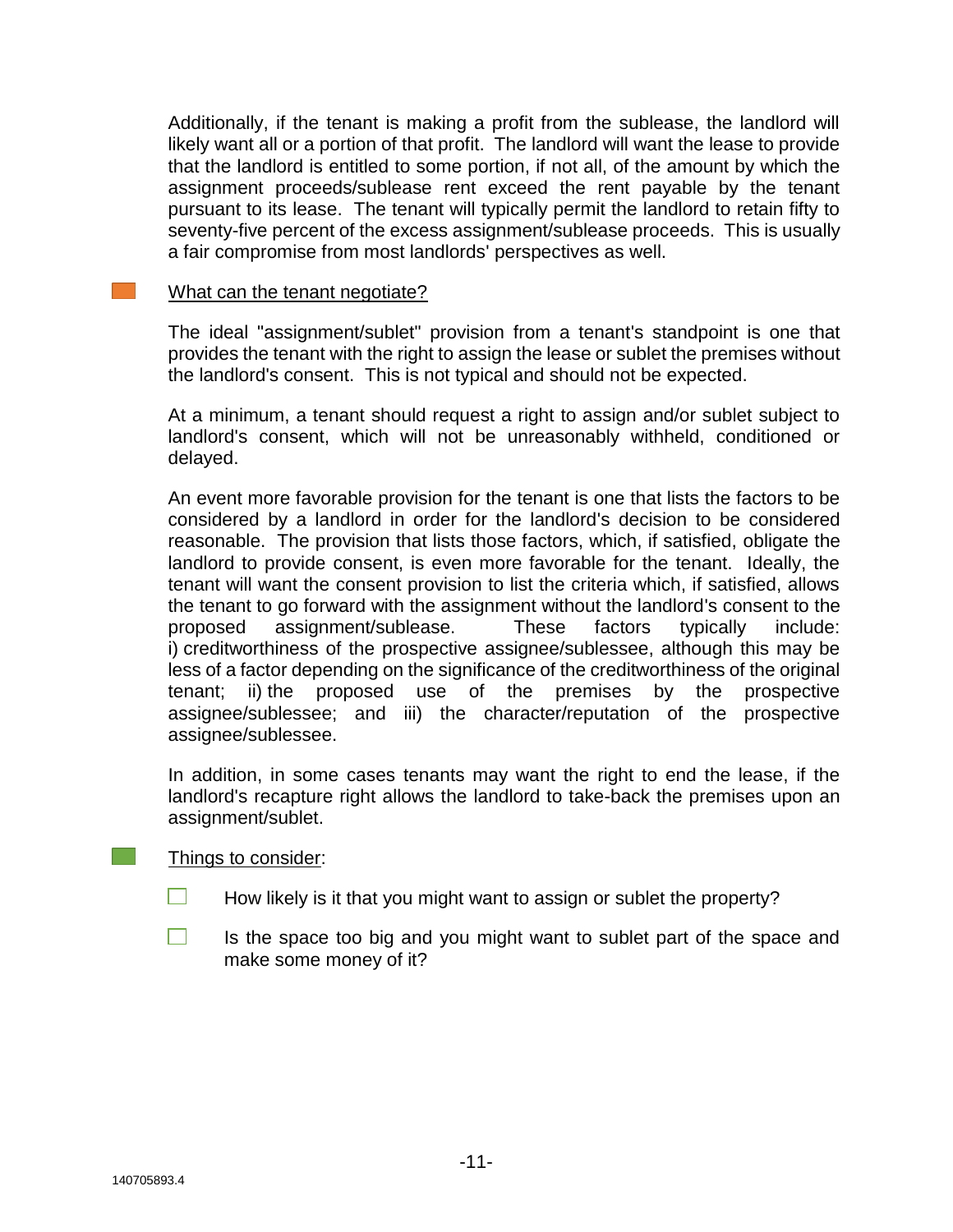# **Tenant "Defaults"**

### What is a tenant "Default"?

A tenant "Default" occurs is when the tenant breaches any of the specified terms or conditions in the lease or otherwise does not satisfy the obligations specified in the lease.

When the tenant has committed a Default, typically they will want a limited period of time to fix or "cure" the Default. For example, if the tenant fails to pay rent on the day that it is due, depending on how the lease is drafted, the tenant may have committed a Default. If the "cure" provision is reasonably drafted, the tenant may have a two (2) to five (5) day right to "cure" the Default by delivering the rent payment to the landlord within the "cure" period window. If the tenant "cures" the Default within the "cure" period window, the landlord will not have the right to take enforcement action against the tenant (which may include termination of the lease and evicting the tenant). If the tenant does NOT "cure" the Default within the "cure" period window, the landlord may initiate enforcement action against the tenant.

#### What to expect in a lease prepared by the landlord:

In a landlord-produced lease, the landlord will not typically provide tenant with a "cure" period to cure tenant Defaults. In other words, if the tenant fails to make a required payment by the due-date, the tenant will be in Default. Additionally, landlords typically do not require themselves to deliver notice of the Default to the tenant and then allow the tenant to cure such Default within a post-notice "cure" period.

#### What can the tenant negotiate?

The tenant will want to make sure that the following are included in the lease:

- 1. Grace periods time periods during which tenant is permitted to (i) be in technical breach of the lease without being in Default (e.g., the Default will not commence until the day that is three (3) days after an indicated payment is due to be received by the landlord).
- 2. Cure period time periods allowing the tenant to "cure" a Default before the landlord has the right to take enforcement action against the tenant. Typical cure periods are (a) three (3) to seven (7) days for payment Defaults, and (b) thirty (30) days (following notice from landlord) for all other non-monetary Defaults.

In addition, the tenant may want extra time to make payments if they are making efforts to pay the rent but are not able to make on-time payments. The tenant may request a provision that allows for any "non-monetary" "cure" periods to be extended for a reasonable additional time in situations where the Default cannot

 $\mathcal{L}_{\text{max}}$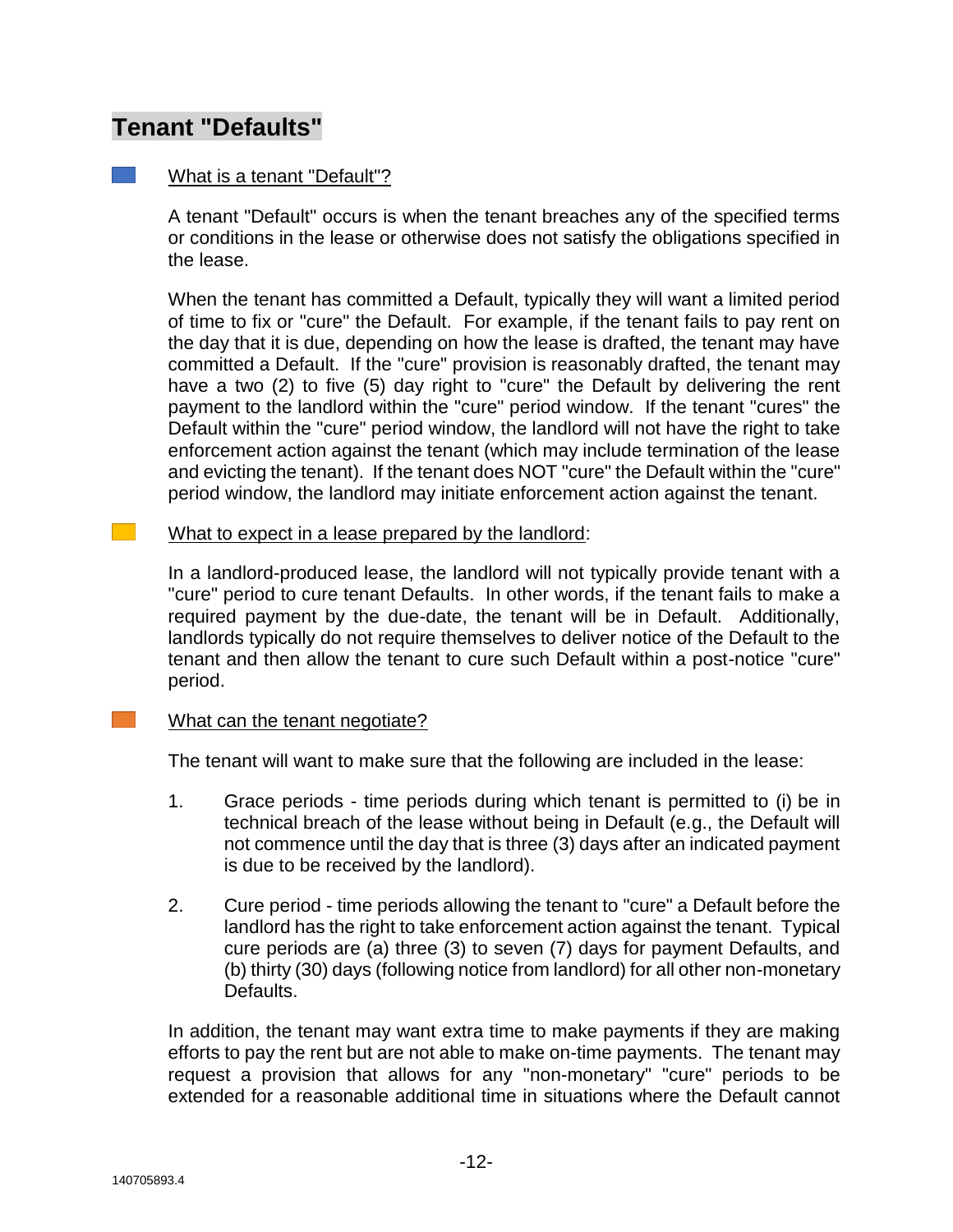be cured within the stated time period, and the tenant has commenced the cure within that time period and has continued to pursue the cure.

Landlords are not likely to object to such an extension, but may want to impose an outside date (sometimes called a "drop dead" date) by which the tenant's delays, no matter what the reason, can no longer be excused. The parties often settle on dates between sixty (60) and one hundred twenty (120) additional days for the drop-dead date.

The tenant should also request that simply vacating the premises, by itself, does not result in a Default which would trigger landlord's right to terminate the lease or pursue enforcement measures against the tenant.

The landlord should be agreeable to such a request, as long as the lease does not contemplate that the tenant is using the premises for retail purposes. The landlord may want a cross-default provision pursuant to which a default under the lease being negotiated results in a default in any other leases between the tenant and landlord and vice versa. Most tenants will try to avoid having these provisions in their lease, but may not care if they haven't entered into and don't anticipate entering into any other leases with this landlord.

#### Things to consider and do:

 $\Box$ This is a very important part of the lease to understand. Make sure you understand when you will be in "Default" and what happens when you are in "default" of the lease.

## **Lease Types**

#### "Gross Lease" vs. "Net Lease"

A "Net Lease" is a lease in which the tenant is responsible for paying both a base rent and its share of building expenses such that the operating expense payments made by all of the tenants cover all operating, insurance, tax and other costs associated with running the building. In a Net Lease, each tenant makes payments based on such tenant's proportionate share of the square footage occupied within the building. You may see reference to a triple net lease or "NNN" lease, which means that tenant will pay its proportionate share of all real estate taxes, building insurances and operating/maintenance expenses (the three "nets") for the premsies, in additional to its rent obligations under the lease.

A "Gross Lease" can be broadly defined as a lease in which the tenant pays one base rent amount and the landlord is responsible for paying all building related expenses. In a "modified" Gross Lease, a base year is referenced (usually the year in which the term commences, or the following year if the lease starts late in the year) and provides that after the first lease year under the lease, the tenant is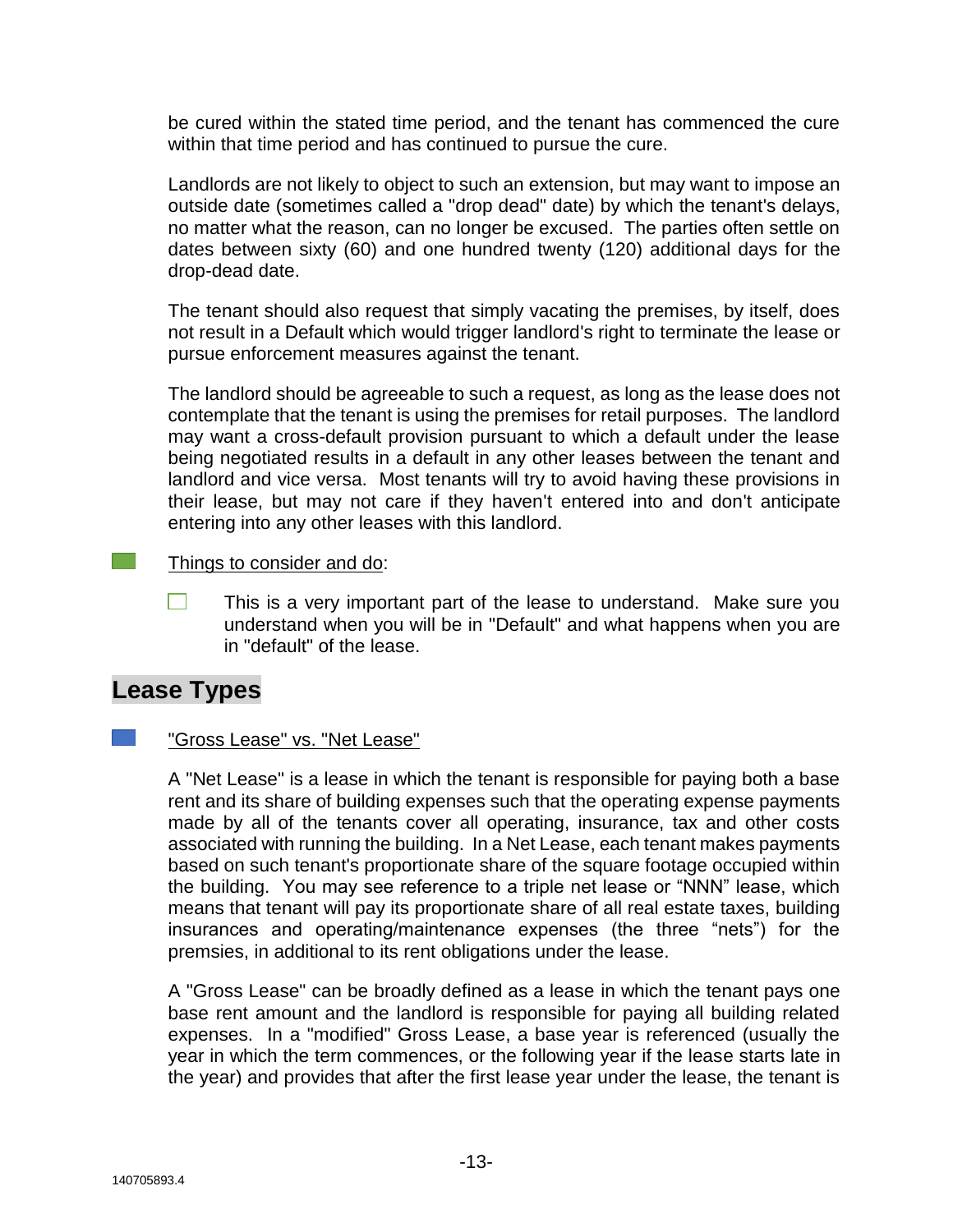responsible for its proportionate share of any increases over the expenses incurred by landlord during the base year.

In lease negotiations, it is critical that the tenant identify the type of lease the landlord is using. If the proposed lease is a Gross Lease, the tenant should try to obtain from the landlord a breakdown of the rent that shows the portion of the rent that is allocated to operating expenses. The tenant should also request information on the expenses that were used to calculate the base year figures. If the lease is a Net Lease, the tenant should request from the landlord an estimate of the building's aggregate operating expenses and the portion that the tenant will be paying per its proportionate share.

#### Percentage Rent

"Percentage rent" is typically reserved for retail tenants and is used by landlords to share in the success of their retail tenants. Percentage rent requires the tenant to pay the landlord, in addition to minimum rent, a percentage of its sales above a certain breakpoint.

In leases that include percentage rent, the tenant will pay both minimum rent and, once its sales pass the breakpoint, percentage rent. The breakpoint can be determined based on either monthly or annual gross sales figures.

The definition of gross sales is also key to any percentage rent lease because it defines what items will be included for purposes of calculating percentage rent. The tenant's goals in negotiating the gross rent language are to keep the calculation of gross sales as low as possible and limit the definition so that the tenant does not pay percentage rent on sales that are not attributable to the leased premises or items for which the tenant did not receive compensation.

The advantage for the tenant is that a percentage rent lease will generally have a lower minimum rent than a standard lease. The disadvantage for the tenant is that it must carefully negotiate the percentage rent provision to ensure that it pays only a fair amount in percentage rent.

## **Operating Expenses**

#### What are Operating Expenses?

Operating Expenses are costs associated with maintaining and operating the commercial property or building. As discussed above, operating expenses may be a component of the gross rent in a Gross Lease or be in addition to the base rent in a net lease. Operating Expense provisions are called "pass through provisions" because the amount the landlord has to pay is passed through directly to the tenants.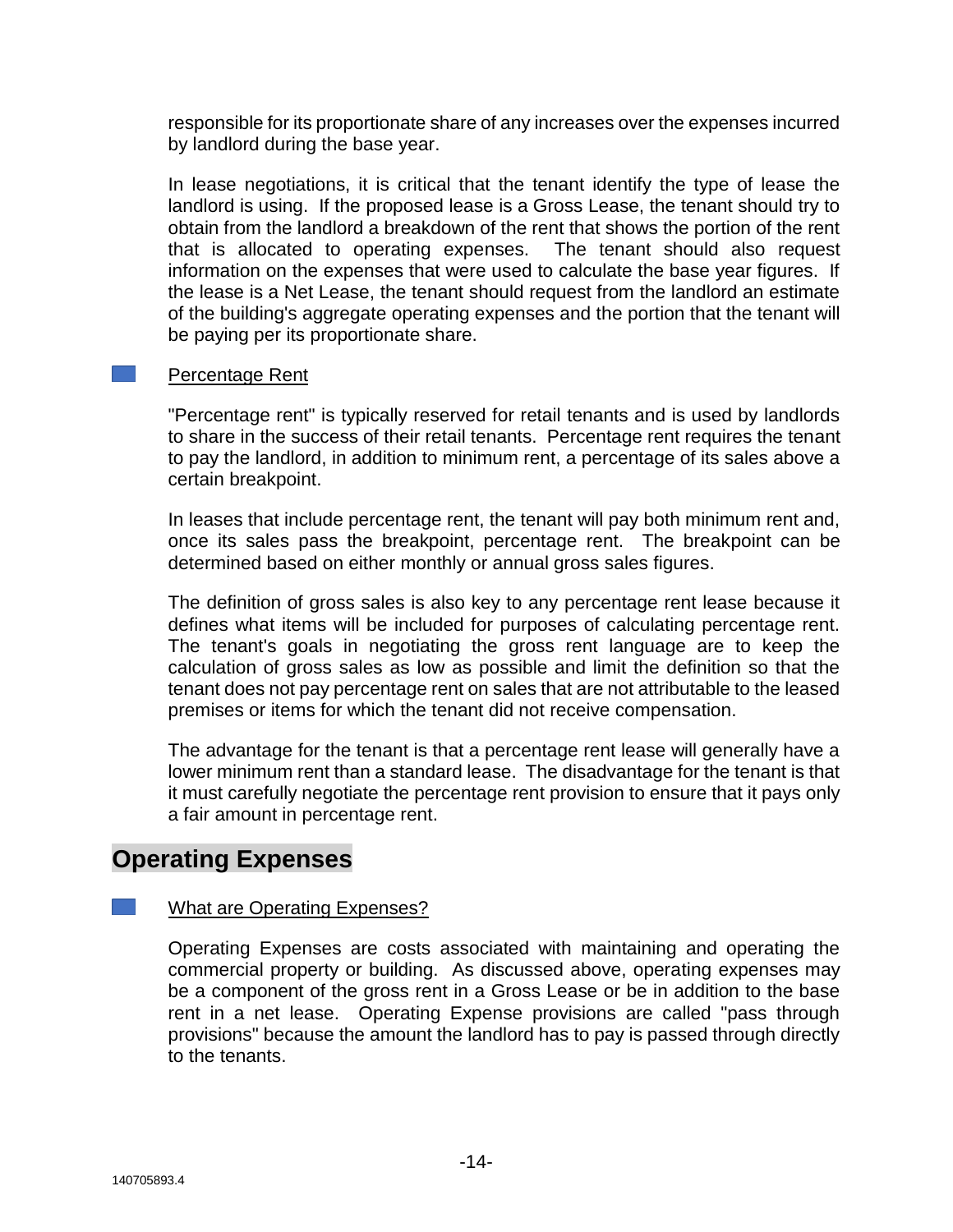#### What Do Operating Expenses Include?

Property Taxes: The government authority is going to charge the property owner/landlord property real estate taxes which are, in-turn, passed along to the tenants. The term "real estate taxes" should be defined to exclude income taxes, franchise taxes, and personal property taxes due and payable by the landlord. In other words, those things should NOT be passed-on to tenant. Most leases will provide for these exclusions, or, if not, most landlords will agree to revise the lease accordingly

Insurance: All landlords need insurance on the building as required by their respective lenders. These costs are also passed along to the tenants.

Common Area Maintenance Charges (CAM): Common Area Maintenance Charges include items such as maintenance and repair, administrative fees, utilities, elevators, lobbies, landscaping, parking lot maintenance, management salaries, etc. What is included varies by property type and building owner.

#### What is Not Included in Operating Expenses?

Operating Expense Exclusions are highly negotiated in leases. The short answer is that excluded items typically include capital expenses, administrative expenses (overhead), debt service, advertising and marketing costs, leasing commissions, salaries and benefits of personnel above the grade of property manager (unless equitable allocated), costs arising from gross negligence or willful misconduct of landlord or its agents, costs to comply with laws to remedy a condition existing prior to the commencement date (including removal of hazardous materials), construction costs for improvements of other tenant spaces, costs of disputes between the landlord and other tenants, tenant improvement allowances or capital reserves for future repairs, cost of services provided by landlord to other tenants, but which are not provided to the tenant under the lease, and legal fees incurred in connection with the negotiation of new leases or enforcing terms of an existing lease, as well as in-house legal and accounting fees.

#### Audit Rights

It is very important for a tenant to consider whether it should negotiate for the right to audit the landlord's books and records with respect to the operating expenses that are being passed-through to the tenant. The right to audit the landlord may be critical for the tenant to actually enforce the operating expense exclusions. Without an audit right, how can the tenant understand what the landlord is passing through to the tenant and that the landlord is not including excluded item. In most audit provisions, the tenant will have a deadline after receiving an expense statement from landlord to notify landlord that tenant would like to employ an auditor (typically a certified public accountant) to audit the landlord's books, and if so elected, tenant and tenant's auditor will have a deadline to complete such audit. Also, if it is determined that that tenant was overcharged by a certain percentage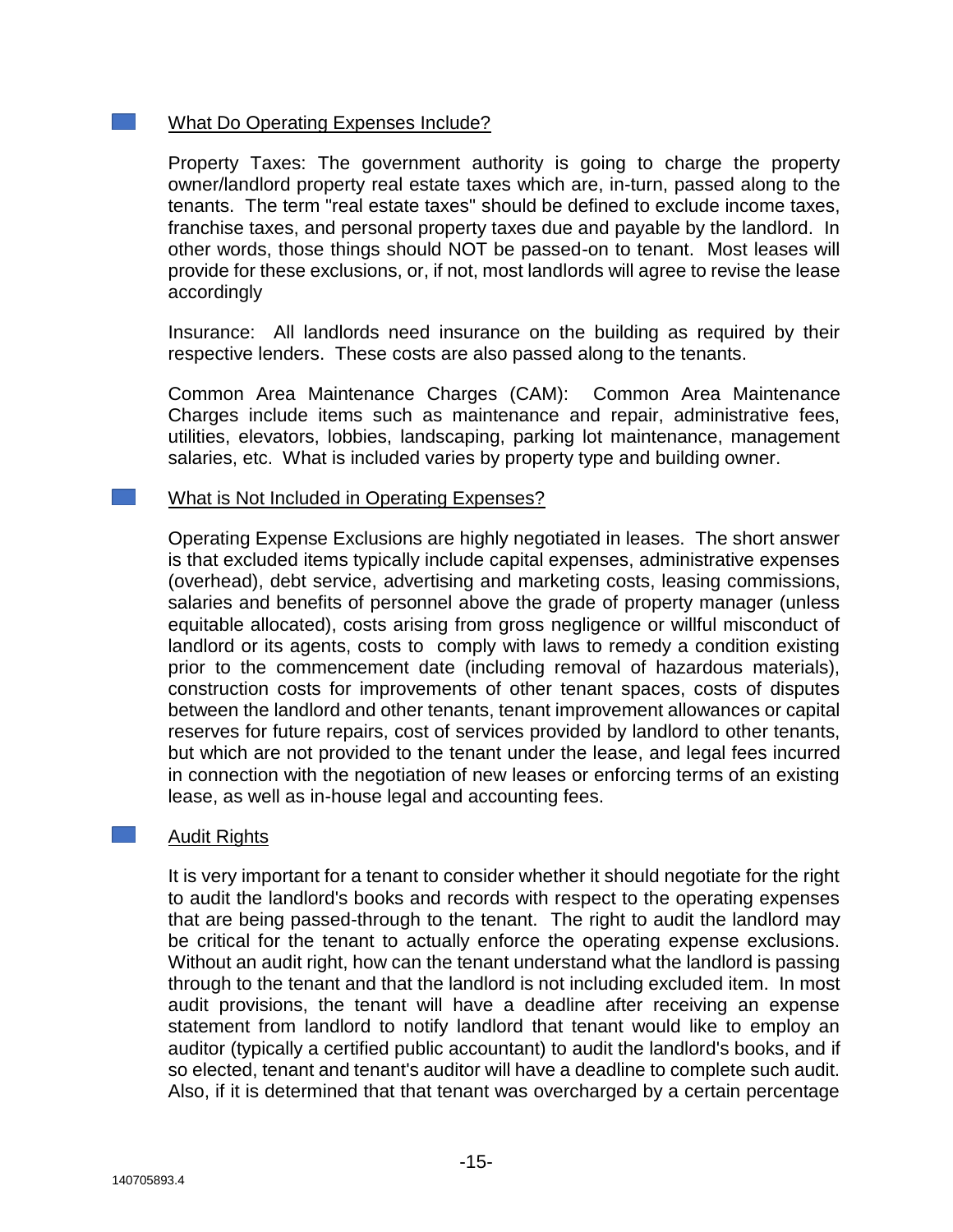(i.e., 3-5%) over actual charges, the landlord will pay tenant's audit fees as well. Because landlords don't give away their financial information lightly, audit provisions are also often heavily negotiated.

#### Base Year Concept

Many leases provide that the tenant will pay its proportionate share of increases in taxes and operating expenses over a designated "base year" attributable to the property and building where the premises are located. In other words, rather than paying 100% of the taxes and operating expenses for any year during the term of the lease, in a "base year" concept, the tenant pays the "difference" in the amount of taxes and expenses paid in the "base year" and those incurred in each year thereafter. In other words, if there is a 2018 "base year", then the landlord addsup the total amount of the taxes paid and operating expenses incurred and the tenant will pay the difference in each year thereafter OVER the amount incurred in the base year.

#### What to expect in a lease prepared by the landlord:

The landlord-oriented form of lease will exclude few, if any, expense items from that general description of "operating expenses" stated above.

The landlord may not have the flexibility to provide the tenant with its requested exclusions, and generally, will only be able to grant those exclusions that are consistent with (i) its existing accounting for the building operating expenses and (ii) the other leases in the building. The exclusions from operating expenses can be one of the most time-consuming and hotly contested areas of lease negotiations, but, if satisfactorily resolved, can result in the greatest savings to the tenant and, by avoiding potential disputes, to the landlord as well.

#### Things to consider and do:

 $\Box$ Make sure your budget to pay for the property includes the taxes and other operating expenses that the lease requires the tenant to pay.

## **Landlord's Services**

#### What are "landlord's services"?

This is the part of the lease that identifies responsibilities and services that the landlord is going to provide to the tenant.

#### $\sim 100$ What to expect in a lease prepared by the landlord:

Most leases will or should address the services that the landlord is required to deliver/make available to the tenant's premises. These services typically include heating, ventilating, and air-conditioning, elevator (passenger and freight),

 $\mathcal{L}^{\text{max}}$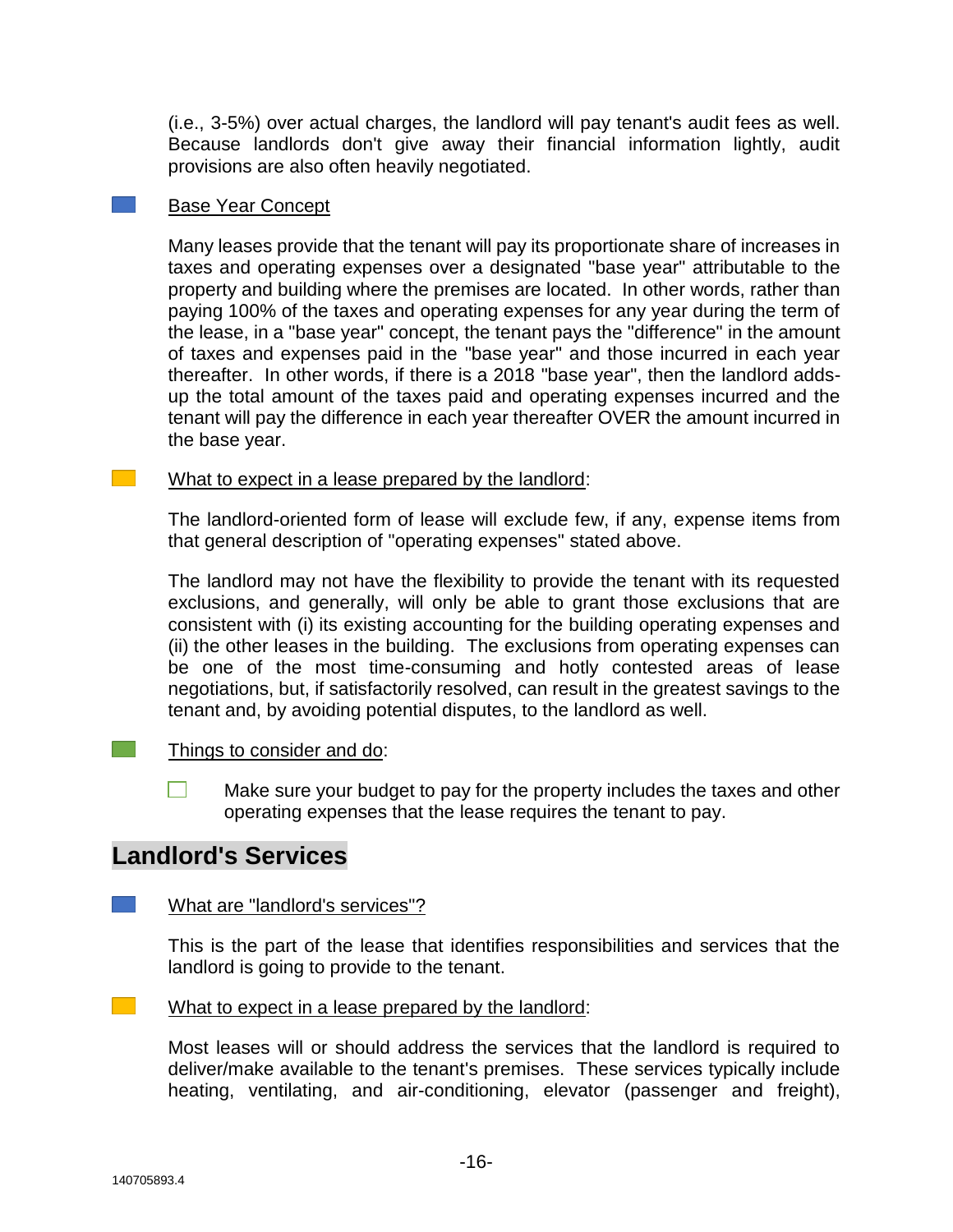electricity, cleaning, running water, and sewerage. Sometimes janitorial service is also included as a "landlord service". The extent and nature of the services vary widely depending on the type of property being leased and the tenant's needs.

#### What can the tenant negotiate?

The tenant will want the lease to specify the days and times when these services will be provided at no additional cost to the tenant, as well as the rates and times for "overtime" services.

The tenant will also want the lease to specify the quantities in which the landlord's services will be provided to the premises. For example, the tenant will want the lease to specify at which outdoor temperatures the landlord will make airconditioning and heating available to the premises. The landlord will want to avoid specificity here, preferring, instead, language requiring that it deliver services at levels that are reasonably necessary for tenant to operate its business. This is not an unreasonable compromise since it avoids potential disputes over services which are delivered in a manner that permits the tenant to operate its business, even though those services are not delivered according to the specifications set forth in the lease.

The tenant may also request the right to cure landlord's breach of its obligations to provide these services and to set-off against rent, the costs incurred by the tenant. The tenant may also request some amount of interest in connection with the payment of any money by tenant which payments are not necessitated by tenant's cure of landlord's breach, to the extent that the landlord has not reimbursed tenant for those costs.

The tenant may also request an abatement of rent (e.g., that the payment of rent would cease) if an interruption persists for a period of days (e.g., 3 - 5 consecutive business days) and is failed to be cured/restored.

Lastly, a tenant may want a termination right (right to terminate/end the lease) if the interruption of any services cause the premises to be untenantable for a period in excess of a designated period of time. However, the tenant will probably face very stiff opposition from the landlord to a requested right to cure, set-off, and/or terminate.

#### Things to consider and do:

 $\Box$ Be specific about what you want and expect from the landlord and include those expectations in the lease (see below).

 $\Box$ Consider the heating, air conditioning and ventilation needs of your business. For example, if you have a restaurant business, check building code requirements and be very clear about the kitchen ventilation requirements you need and that all ventilation is in compliance with local building codes.

 $\mathcal{L}(\mathcal{A})$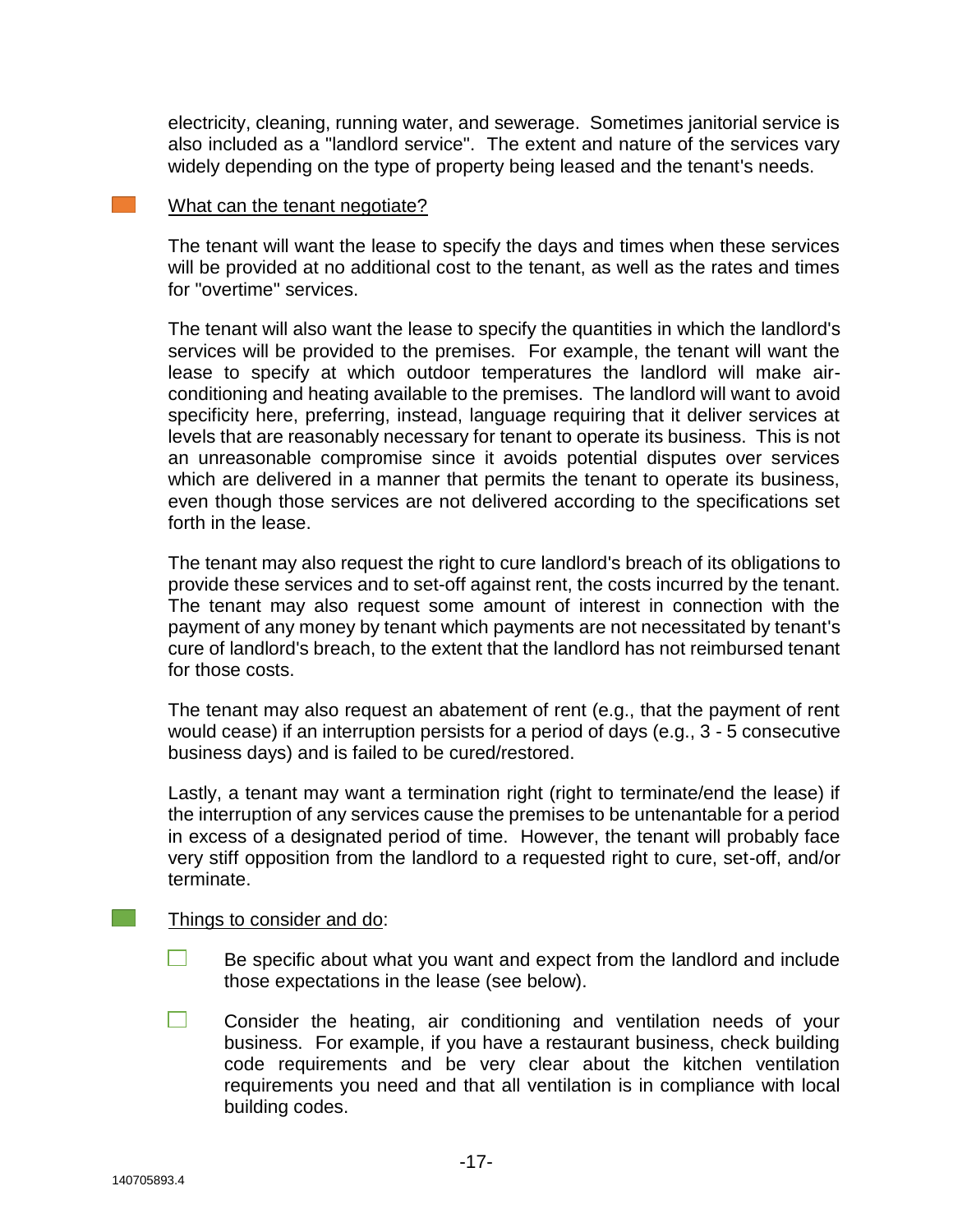- $\Box$ Understand if the tenant is going to be required to sign-up with each utility provider directly and pay utilities directly, or if landlord will continue to do so and bill the tenant every month for such utilities as part of the Building's "operating expenses".
- $\Box$ Know that the lease should provide the ability to reduce or not pay rent if the landlord does not provide the services it is supposed to. Understand what the lease says about your right to withhold rent.

# **Quiet Enjoyment**

#### What is "quiet enjoyment"?

Quiet enjoyment is the part of the of the lease that says the tenant can use the premises without interference from the landlord or others for the use described in the lease.

For a tenant, the covenant of quiet enjoyment is essential. The quiet enjoyment provision protects a tenant's right to occupy and use the premises during the term free from interference by the landlord or any third party claiming through the landlord. Landlord will want to ensure that the quiet enjoyment provision is subject to the tenant complying with all of the terms and conditions of the lease. Additionally, if a landlord insists that the covenant of quiet enjoyment be subject to a mortgagee's rights, the tenant should demand a subordination, attornment and non-disturbance agreement. See section above on "Subordination".

#### What to expect in a lease prepared by the landlord:

Landlords will often allow the tenant to have "quiet enjoyment" of the premises so long as the tenant is meeting all its responsibilities stated in the lease. In other words, if the tenant defaults on in obligations under the lease, the landlord may "cut-off" the provision of services to the tenant which could materially impair the tenant's right to operate from the premises during any such period.

#### What can the Tenant negotiate?

The tenant should push-back against the landlord exercising any "self-help" rights or interfering with tenant's right of quiet enjoyment of the premises during the term of the lease, subject to landlord's enforcement rights against tenant pursuant to a tenant default AFTER any applicable notice and cure periods.

#### Things to consider and do:

Make sure there is a quiet enjoyment provision that allows the tenant to occupy and use the premises during the term free from interference by the landlord or any third party claiming through the landlord.

 $\mathcal{L}^{\text{max}}_{\text{max}}$ 

 $\mathcal{L}^{\text{max}}$ 

 $\mathcal{L}(\mathcal{A})$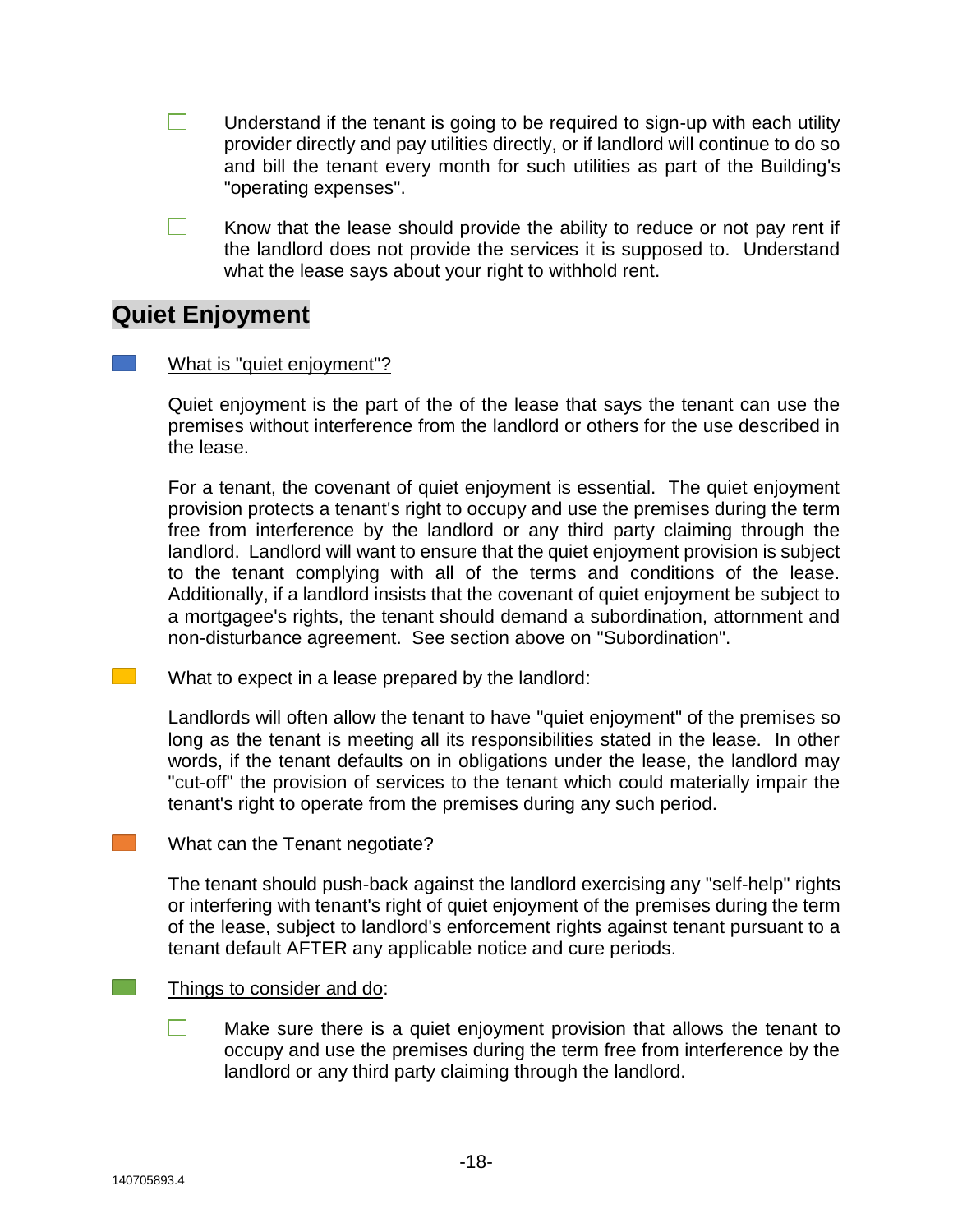# **Estoppel Certificate**

#### $\mathcal{L}^{\text{max}}_{\text{max}}$ What is an "Estoppel Certificate"?

An Estoppel Certificate is a document that the landlord periodically asks the tenant to complete and deliver which provides a snapshot to the landlord and other parties regarding the status of the lease and on which the landlord and such other parties can rely with respect to the status of the lease.

#### $\mathcal{L}^{\text{max}}_{\text{max}}$ What to expect in a lease prepared by the landlord:

Landlords often include a requirement that the tenant deliver an Estoppel Certificate upon the landlord's request. Tenants will want to make sure that the Estoppel Certificate is limited to factual matters, and that the lease provides the tenant with adequate time to respond to the landlord's request for an Estoppel Certificate.

### What can the tenant negotiate?

On larger leases, a tenant may consider requiring the landlord to provide an Estoppel Certificate to the tenant upon which the tenant can rely and/or use in connection with obtaining a loan from a lender. The form of the tenant's Estoppel Certificate should be attached to the lease as an exhibit, and the parties should consider what remedies will be available if a party fails to timely deliver an Estoppel Certificate.

### Things to consider and do:

- $\Box$ Make sure that the tenant has at least ten (10) business days in order to review and respond to the Estoppel Certificate.
- $\Box$ Request that the landlord have a mirror-image requirement to provide some sort of Estoppel Certificate to the tenant if the tenant needs it in connection with the tenant's banking relationships or obtaining financing.

# **Financial Statements**

### What are "Financial Statements" in the context of the lease?

This is the part of the lease where the landlord requires the tenant to provide financial information about the tenant's business. The landlord wants to know how the tenant's business is doing financially so they know whether the business is doing well and likely to pay their rent on time.

 $\mathcal{L}^{\text{max}}$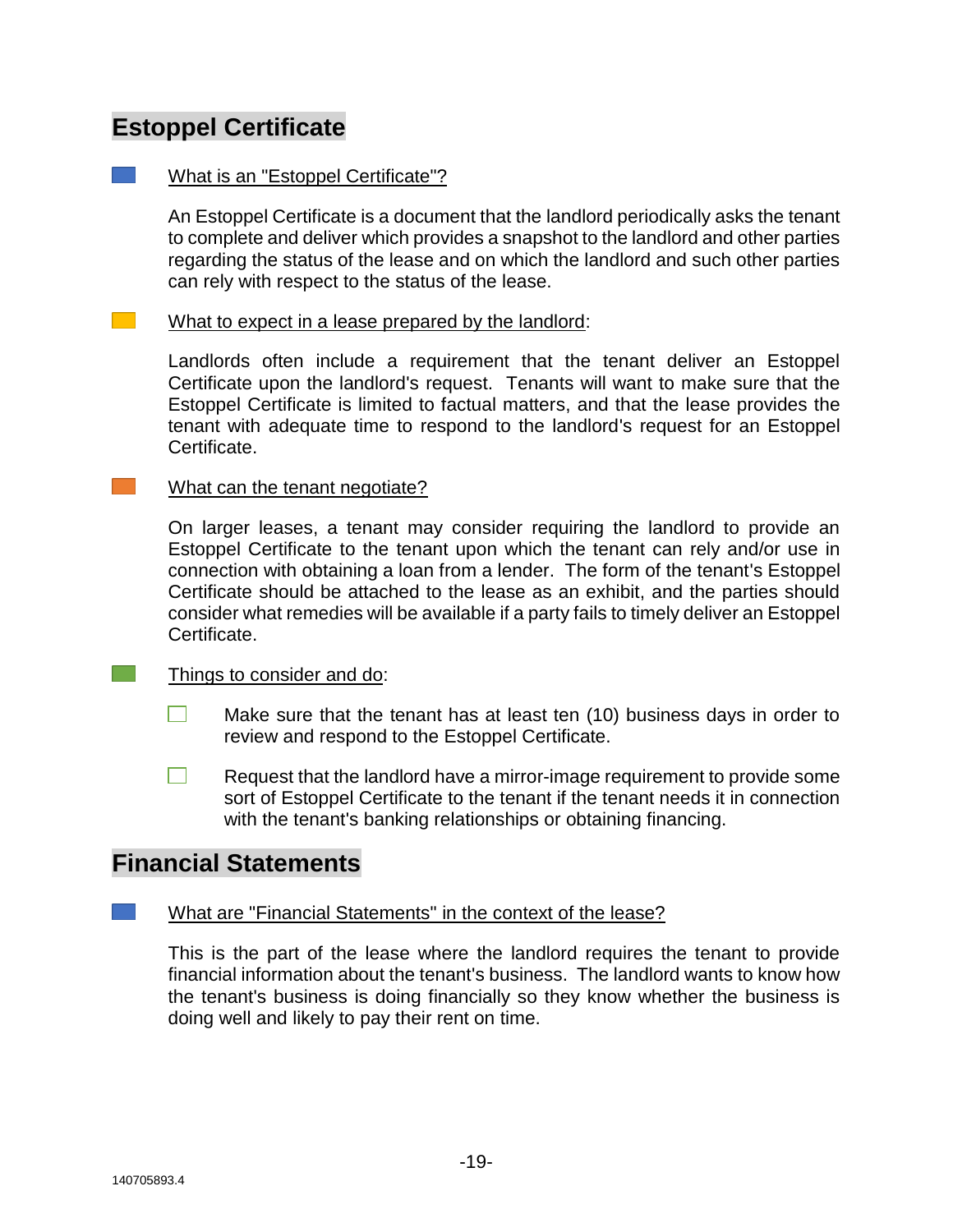#### What to expect in a lease prepared by the landlord:

Landlords often include a provision in the lease requiring the tenant to deliver its financial statements to the landlord from time to time during the term, and/or in connection with a landlord financing or potential sale of the property.

What can the tenant negotiate?

Tenants should limit the requirement to include only financial information that the tenant currently maintains and should require that the landlord keep all financial information confidential. If the tenant's financial statements are publicly available, it should not be required to deliver them to the landlord.

#### Things to consider and do:

- What are the specific financial reports that the landlord is asking for and  $\mathbf{1}$ when do you need to submit them?
- $\Box$ Do you have an accountant who can help you create the financial statements or reports that the landlord is requiring?

## **Brokers**

 $\mathcal{L}^{\text{max}}_{\text{max}}$ 

 $\mathcal{L}^{\text{max}}$ 

 $\mathcal{L}^{\text{max}}$ 

#### What are "brokers" in the context of the lease?

Brokers are the people who represent the landlord or the tenant in the real estate market. Many landlords use commercial brokers. Brokers get paid to help find tenants and negotiate the leases for the landlord.

Every lease should include a standard brokerage provision that identifies all brokers that are involved in the transaction (or represents that no brokers were involved). The provision should also state how the brokers will be paid and provide for a mutual indemnity in the event that either the landlord or the tenant breaches its representation related to brokers.

#### Things to consider and do:

- $\Box$ Make sure you know who the broker, landlord and property manager are and how to contact them.
- m. Make sure you know when it is appropriate to contact the broker and when it is appropriate to contact the landlord or property manager directly.
- $\Box$ It is wise to create a good working relationship with broker, landlord and property manager.

 $\mathbb{R}^n$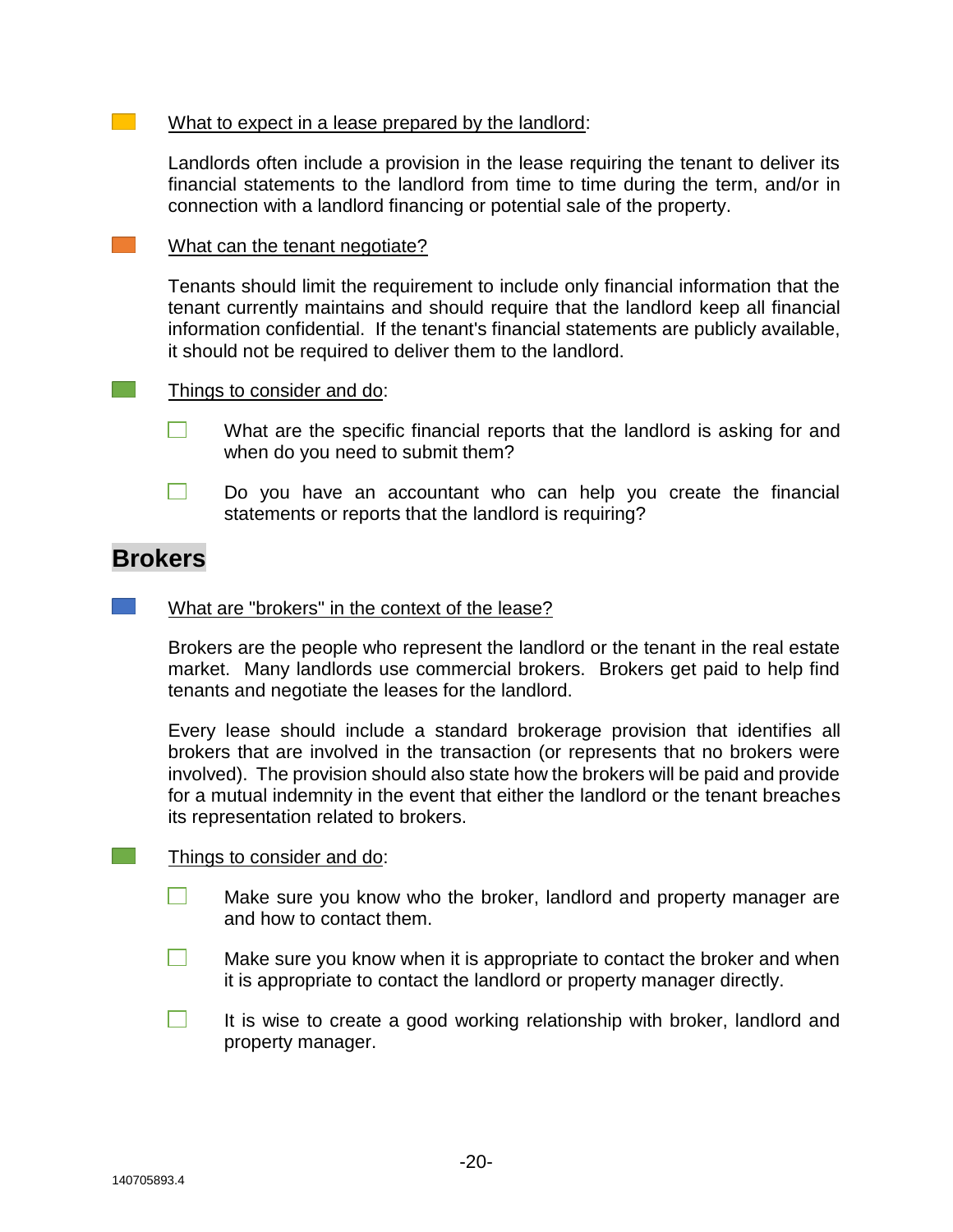# **Authority Representation**

#### What is "authority representation"?

The authority representation confirms the identity of the entity or individual entering into the lease, and provides assurance that the party giving the representation has the authority to enter into the lease and that the individual signing on behalf of each party has the authority to bind such party to the lease.

Often the authority representation can be found at the end of a lease in the "Miscellaneous" or "Additional Provisions" section. If a lease does not include this representation, or if the representation is only made by the tenant, the provision should be added or expanded to be mutual

#### Things to consider and do:

- $\Box$ Who is the right person or entity to sign the lease?
- $\Box$ This question is about what your corporate structure is. Do you have a corporation (nonprofit, limited-liability corporation, or other type corporate structure? The person signing the lease should have the authority to sign the lease for the corporate entity. If you have not thought about what type of corporate structure or legal entity you should have, that question should be resolved before signing the lease. We suggest you talk to Wayfind or another attorney if you need to figure out what type of corporate entity your business should be.

# **Parking**

 $\mathcal{L}^{\text{max}}$ 

What is "parking" in the context of the lease?

This is the part of the lease that describes the parking spaces that come with the property.

#### $\mathcal{L}^{\text{max}}_{\text{max}}$ What can the tenant negotiate?

Ideally, the tenant will want to ensure that it has parking rights that include a sufficient number of spaces for its employees, clients and visitors. While landlords may accommodate the tenant's requested number of parking spaces, the tenant should also be sure that its parking spaces are leased, rather than licensed, since, generally, a license is a right that is revocable by the landlord.

If parking rights are important to the tenant's business and no alternative parking arrangements are available in proximity to the leased premises in the event the tenant loses its parking privileges, e.g., as a result of condemnation or casualty, the tenant may want to make the loss of parking rights an event that triggers tenant's termination rights. Most leases will provide that the tenant has termination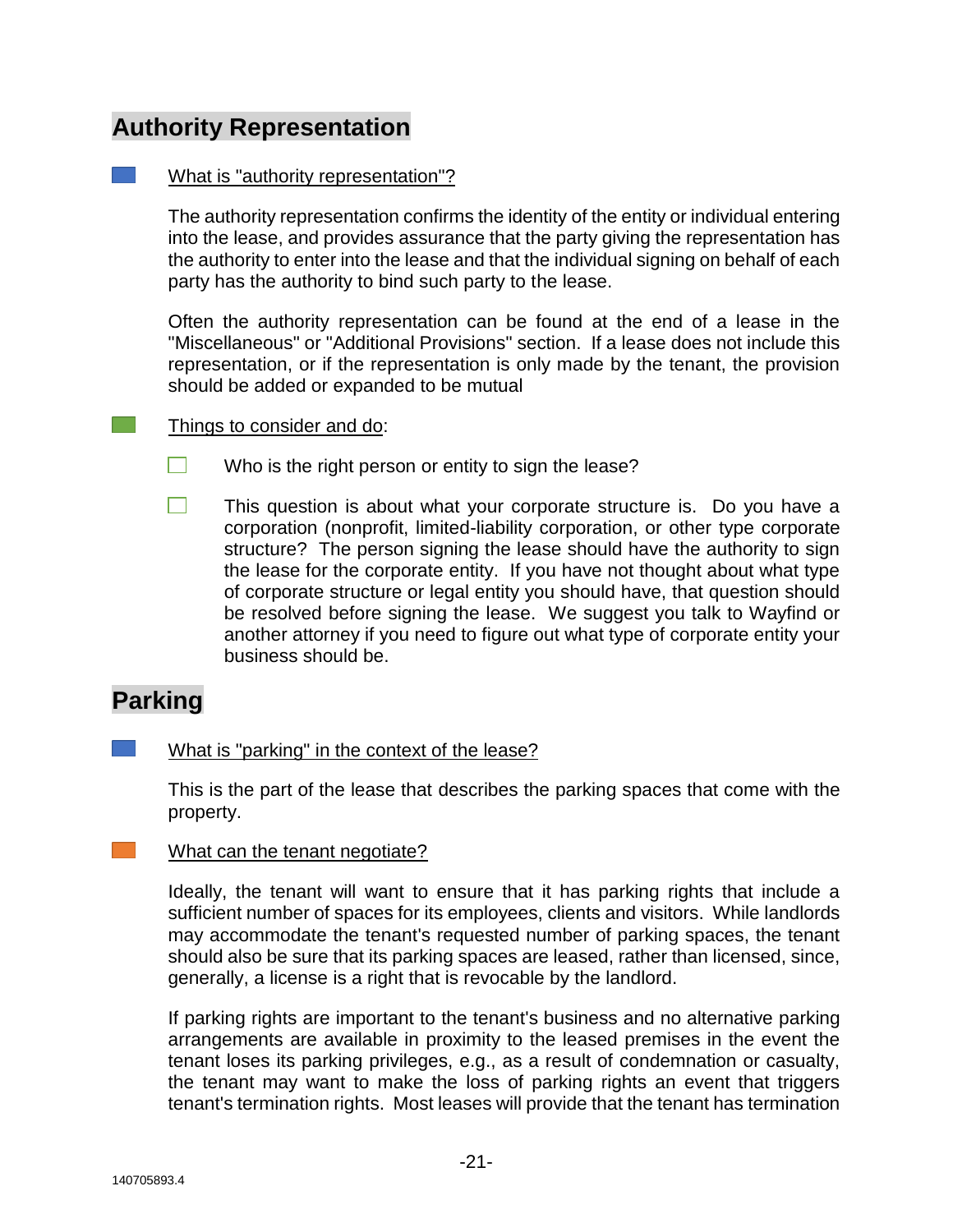rights if some portion of the premises or the building is destroyed or condemned. The landlord can avoid having to grant such termination rights to the tenant by providing, if possible, alternative parking arrangements for the tenant within reasonable proximity to the premises.

- $\mathcal{L}^{\text{max}}$ Things to consider and do:
	- $\Box$ Does the building have parking?
	- $\Box$ Does my business need parking to be successful?
	- $\Box$ What are the parking options around the building?
	- Do my employees need parking?

# **Options**

#### Expansion

The lease may provide that the tenant has various options to expand its space including:

1. Right of First Refusal.

(a) General Concept. After the landlord receives a bona fide offer to lease specified space within the building from a third-party, the tenant has the right, to be exercised within a fixed period of time, to lease such space upon the same terms set forth in the third-party offer.

(b) Benefits. The benefits to the tenant include: (i) the option provides the tenant with the preemptive right to specified expansion space; (ii) there is no need to take expansion space until last minute - when landlord is about to lease it to a third party; (iii) the option compels the landlord go to the market and solicit and negotiate alternatives.

(c) Issues.

(i) The tenant has no preemptive right to lease the expansion space until landlord is in some state of negotiations for the leasing of such space to a third-party.

(ii) The tenant needs to define what constitutes the "offer" from a third-party that triggers the right of first refusal.

(iii) Lastly, following the tenant's rejection of such third-party offer, if the third-party offer changes in any material respect, it should be determined whether tenant will again have a right of first refusal with respect to the revised third-party offer or whether it's a one-time right.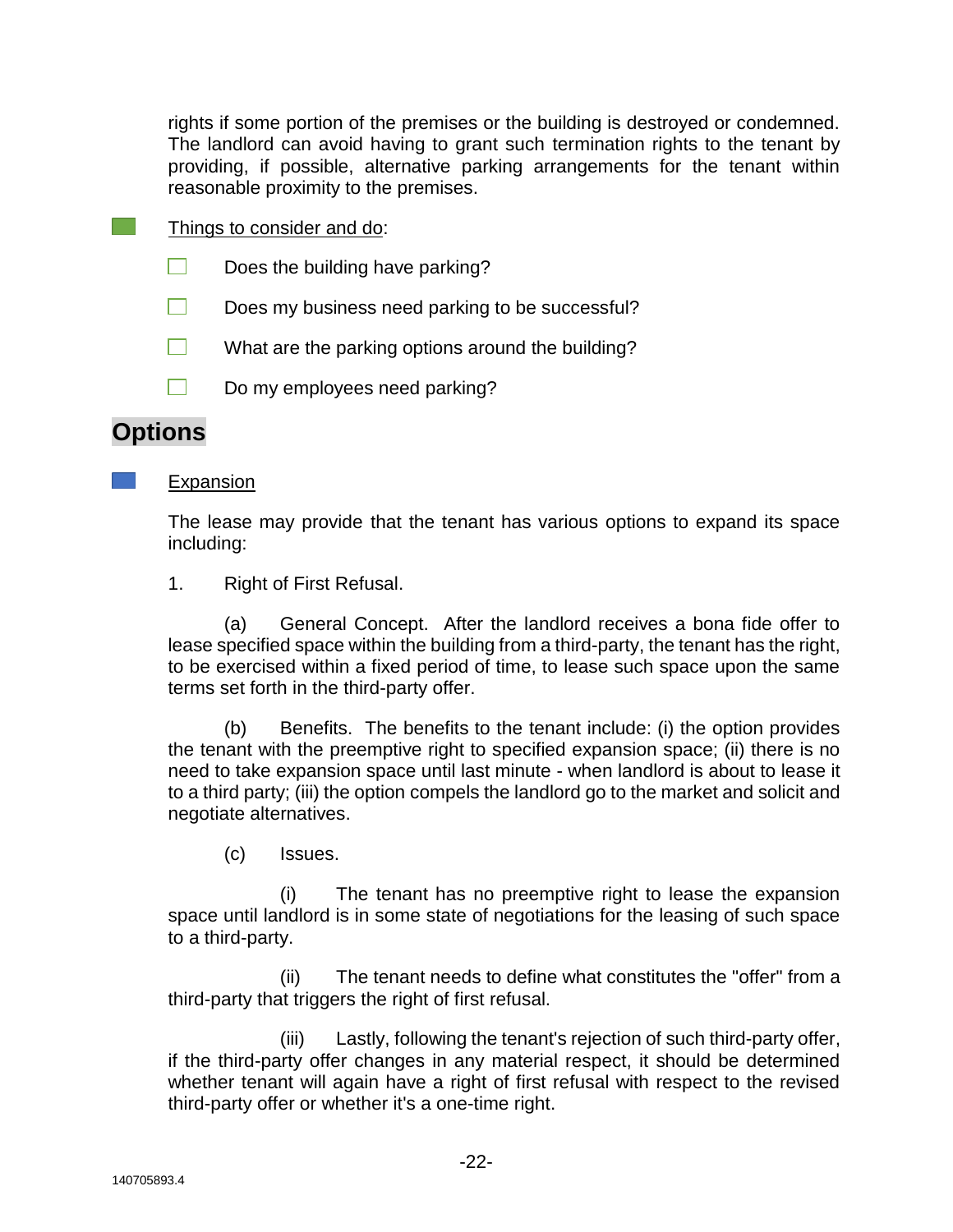2. Right of First Offer.

(a) General Concept. When specified space becomes available in the building, landlord must first entertain an offer for such space with tenant and negotiate such offer in good faith before negotiating with third-parties.

(b) Benefits. The benefits to tenant include: the tenant has the exclusive right to negotiate for the space sooner than it would have under a right of first refusal.

(c) Issues.

(i) It should be determined how far negotiations will go before landlord is allowed to negotiate with third-parties for the space.

(ii) Whether, following unsuccessful negotiations, the tenant will be entitled to match third-party offers or whether it's a one-shot deal.

3. Extension and Renewal Option.

(a) Distinctions. An option to renew creates a new leasehold estate and effectively surrenders the original lease. An option to extend is a continuation of the existing leasehold estate.

(b) Benefits. Rather than locking the tenant into a long-term lease, an alternative is to negotiate a shorter term with a renewal or extension option.

(c) Issues.

(i) How many extension periods are being granted? What is the duration of each extension period? Landlords generally prefer to limit both.

(ii) When must tenant's notice to landlord to extend be given? Landlords prefer that notice not be sent too late in the term because landlords will need sufficient time to market the space to new tenants if the existing tenant elects not to exercise. Conversely, landlords usually will not permit notice to be given too early in the term because they will want to make sure their tenant has performed under the lease without default for the longest practical period and many options to extend will require that rent be set based on the "market rent" then existing and most landlords would prefer that the same be established as close to the extension period commencement date as possible.

(iii) What will the rent be and/or how will rent be determined? Common methods used by landlords and tenants to determine the rent during the extension term include (1) tying it to the consumer price index, (2) setting it by appraisal or arbitration, or (3) raising the last month's rent by a certain percentage increase agreed upon by the parties.